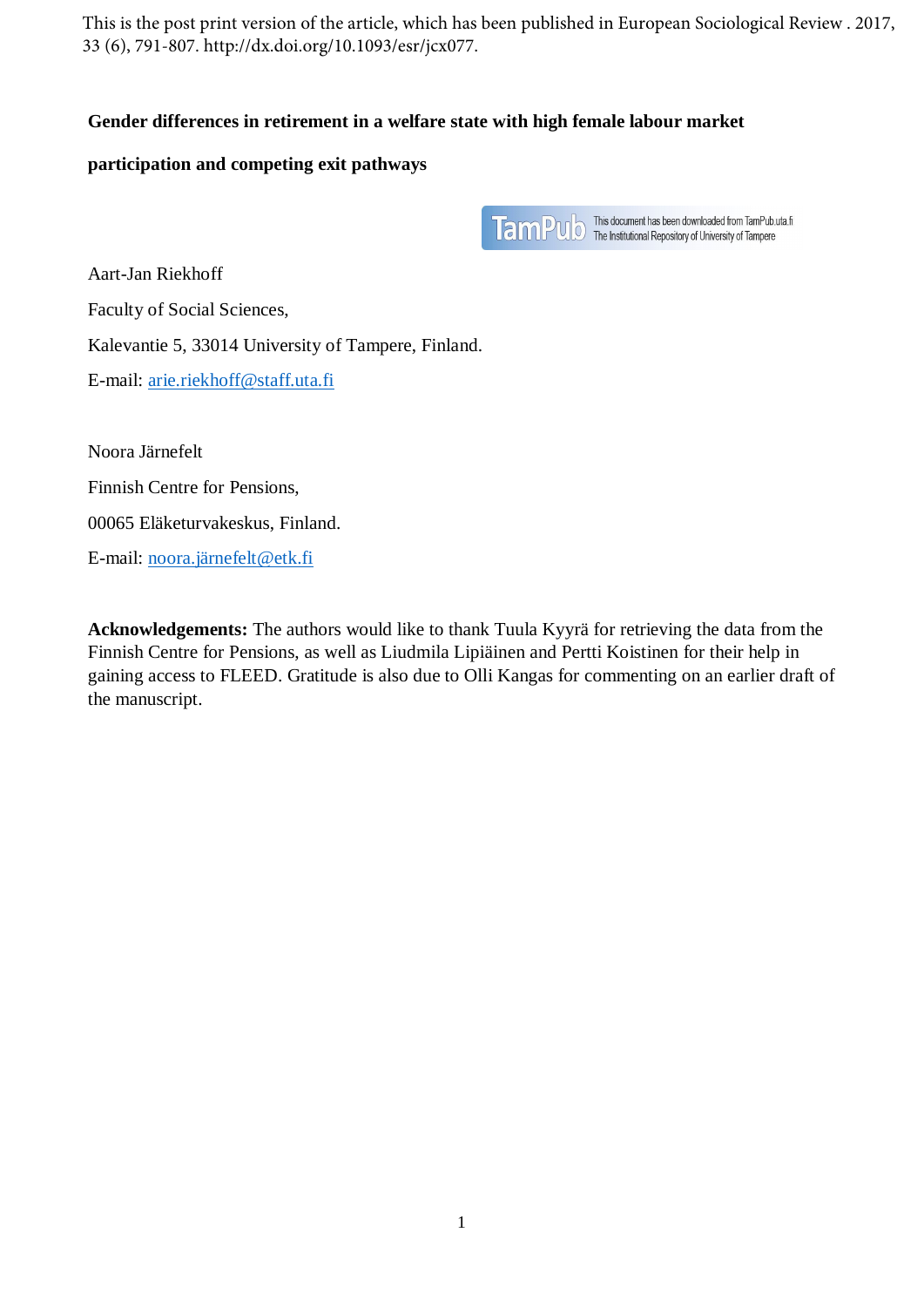# **Gender differences in retirement in a welfare state with high female labour market participation and competing exit pathways**

#### **Abstract**

In this article, we analyse whether and how, in the context of high female labour market participation and competing exit pathways, Finnish women's retirement differs from men's. We test for the influence of gendered life courses, social stratification, late career vulnerability and sector. Using data from the Finnish Centre for Pensions, we created individual sequences of monthly income statuses between ages 57 and 65 for a cohort born in 1948 (*N* = 55,971). Following sequence analysis, we identified eight distinct trajectory clusters that represent the variety of labour market withdrawal through the competing exit pathways. We linked these clusters to a set of sociodemographic background variables from Finnish Longitudinal Employer-Employee Data (FLEED). We find that women's retirement trajectories do not differ substantially from men's, but that the factors affecting the take-up of those trajectories show significant differences. Marital status, education, income and especially public sector employment play a greater role in determining the timing and mode of women's retirement. The findings suggest that women's retirement is different because their marital status, education and income has a stronger effect on their attachment to the labour market and because they work in particular female-dominated occupations.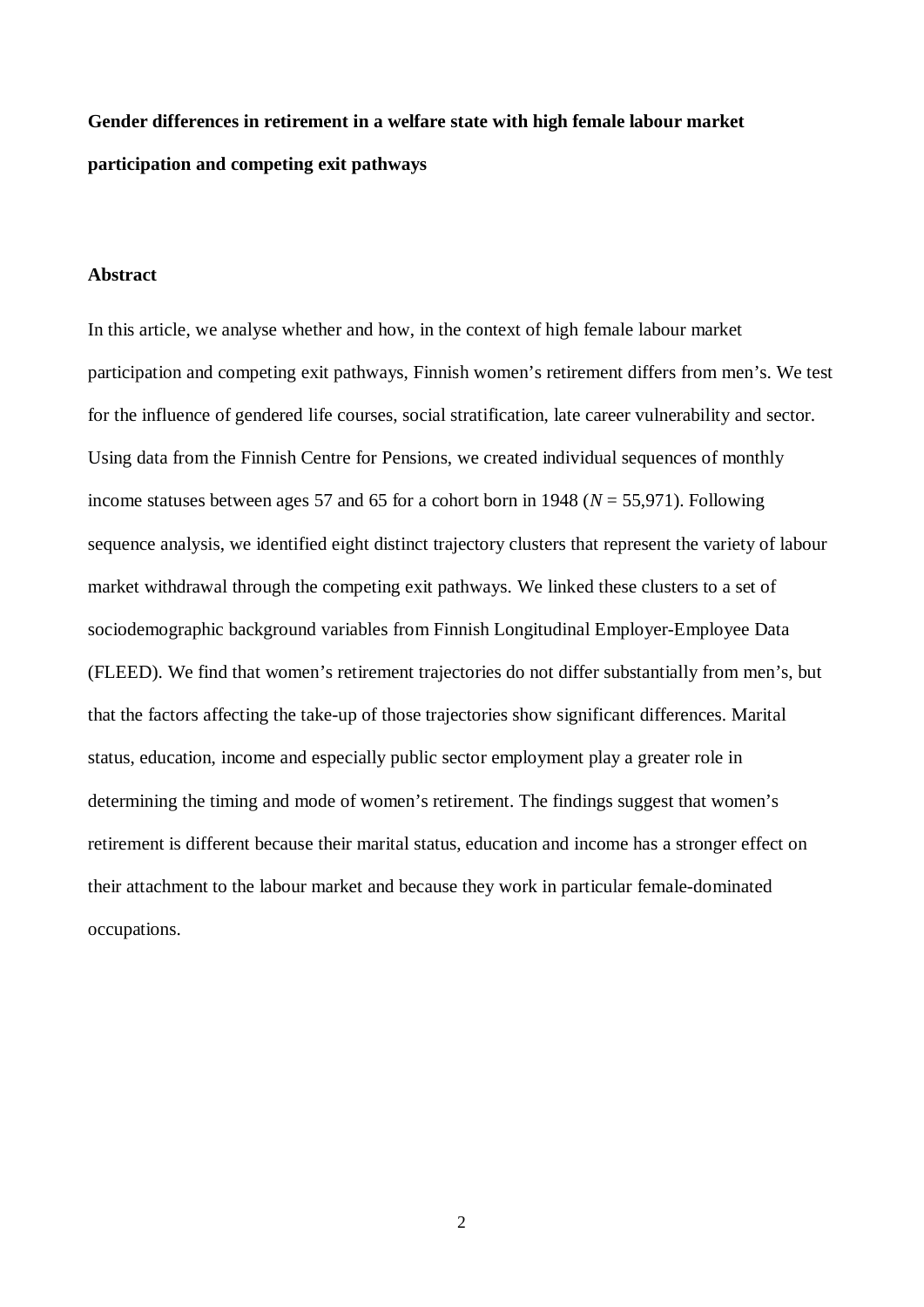#### **Introduction**

Finland's population is among the most rapidly ageing in Europe, putting its welfare system under considerable pressure (OECD, 2014). Although labour market participation is increasing among older workers, Finland's labour market participation rate of the 55+ population is the lowest among the Nordic countries. In 2015, only 60 per cent of the Finnish population aged 55–64 was employed, compared to 65 per cent in Denmark, 72 per cent in Norway and 75 per cent in Sweden (Eurostat, 2016). Finland is usually classified in the Nordic welfare regime, which is characterised by promoting high labour market participation among older workers in order to sustain generous and universal pension systems (Blossfeld, Buchholz and Hofäcker, 2006). In the 1970s and 1980s, however, Finland's pension schemes were specifically designed to accommodate structural economic change and alleviate unemployment through early exit. Policy-makers are still in the process of addressing this institutional legacy (OECD, 2014).

Finland also stands apart from its Nordic neighbours, and indeed from the rest of Europe, in terms of older women's employment. In 2015 the employment rate in the age group of 55–64 was higher among women (62.5%) than men (57.4%) (Eurostat, 2016). This presents a unique background for studying gender differences in retirement behaviour. Because of the more fragmented nature of women's labour market participation, past research has often focused on men's retirement only. Even today, men's retirement is treated as the norm and point of comparison. In this study, we test whether various theoretical explanations for women's divergent retirement patterns hold water against the background of their high rates of labour market participation in Finland.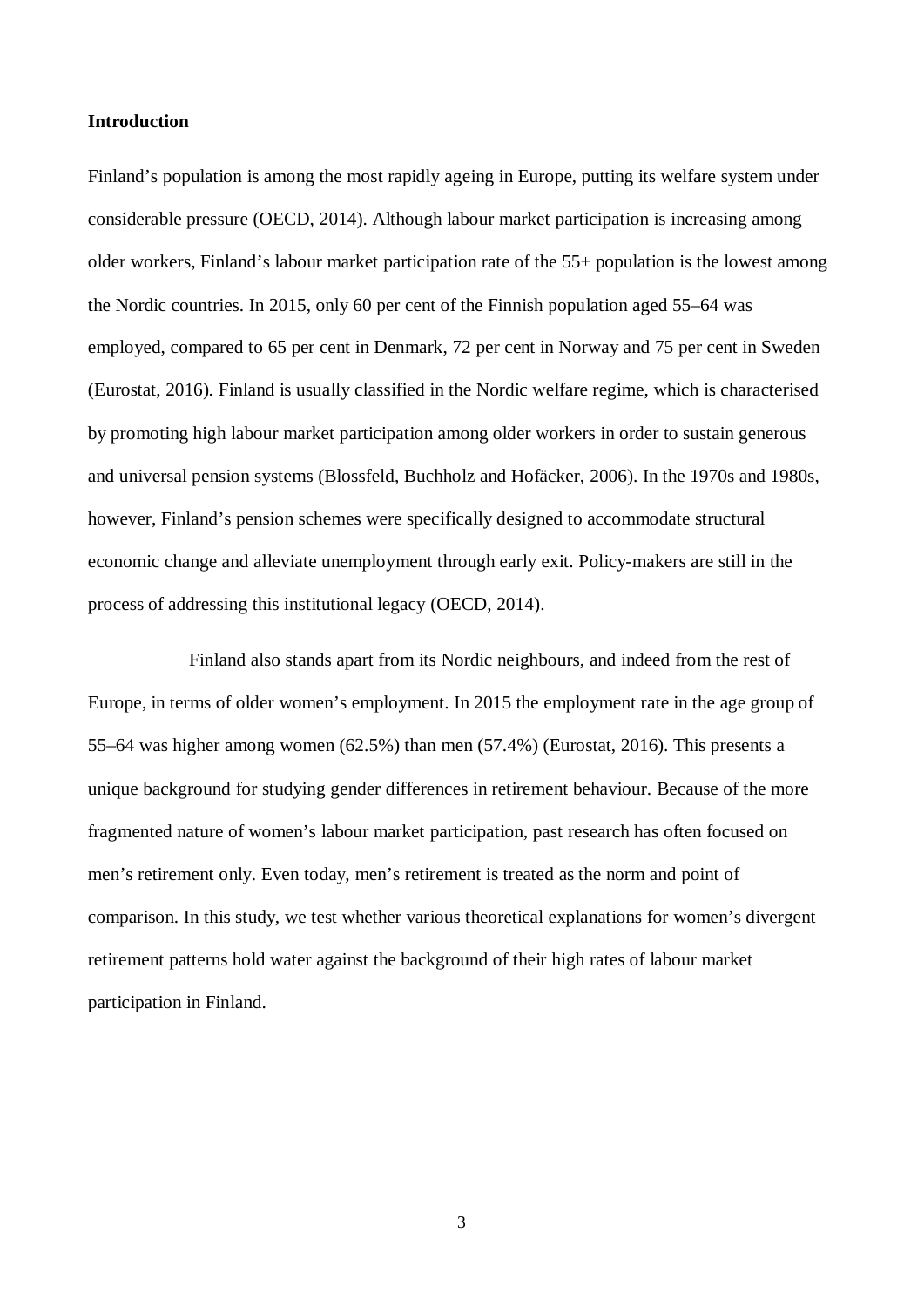#### **Previous research and theory**

#### *Gendered life courses*

The literature offers several explanations as to why women's retirement differs from men's. These explanations are often closely interconnected, but can be grouped into at least four main categories. First, work-family life courses are gendered, and the 'institution of the family' is typically considered to have had a stronger effect on women's than men's careers and retirement (Fasang, 2010; Krüger and Levy, 2001). Women more often bear the responsibility for raising and caring for children, and therefore they have longer career breaks or work part-time. Following the 'status maintenance hypothesis', this leads to lower levels of labour market attachment among women, resulting in earlier exit from paid work. At the same time, shorter careers may mean lower levels of pension accrual. According to the 'compensation hypothesis', this may lead to women, especially in dual earner societies, deferring retirement until it is financially feasible (Finch, 2014; König, 2017). This effect might be stronger for divorced women who (re)enter the labour market after separation (Fasang, Aisenbrey and Schömann, 2013; Finch, 2014). Women's decisions to retire early are more likely to be affected by the retirement of their (older) husbands or by the need to care for grandchildren or ageing family members (Denaeghel, Mortelmans and Borghgraef, 2011; Henkens and Van Solinge, 2002).

Women's labour market participation has been at a high level in Finland for decades, reflecting education, labour market and family policies that have supported the continuity of women's careers over the life course (Järnefelt, 2010). Raising a family is supposed to have had little effect on pension accrual. Even so, women more often end up in lower paid jobs, which is the main reason for a considerable gender pension gap (Rantala and Riihelä, 2016). Nevertheless, little is known about whether the predominance of the dual earner model makes Finnish women less likely to let family reasons affect their retirement behaviour.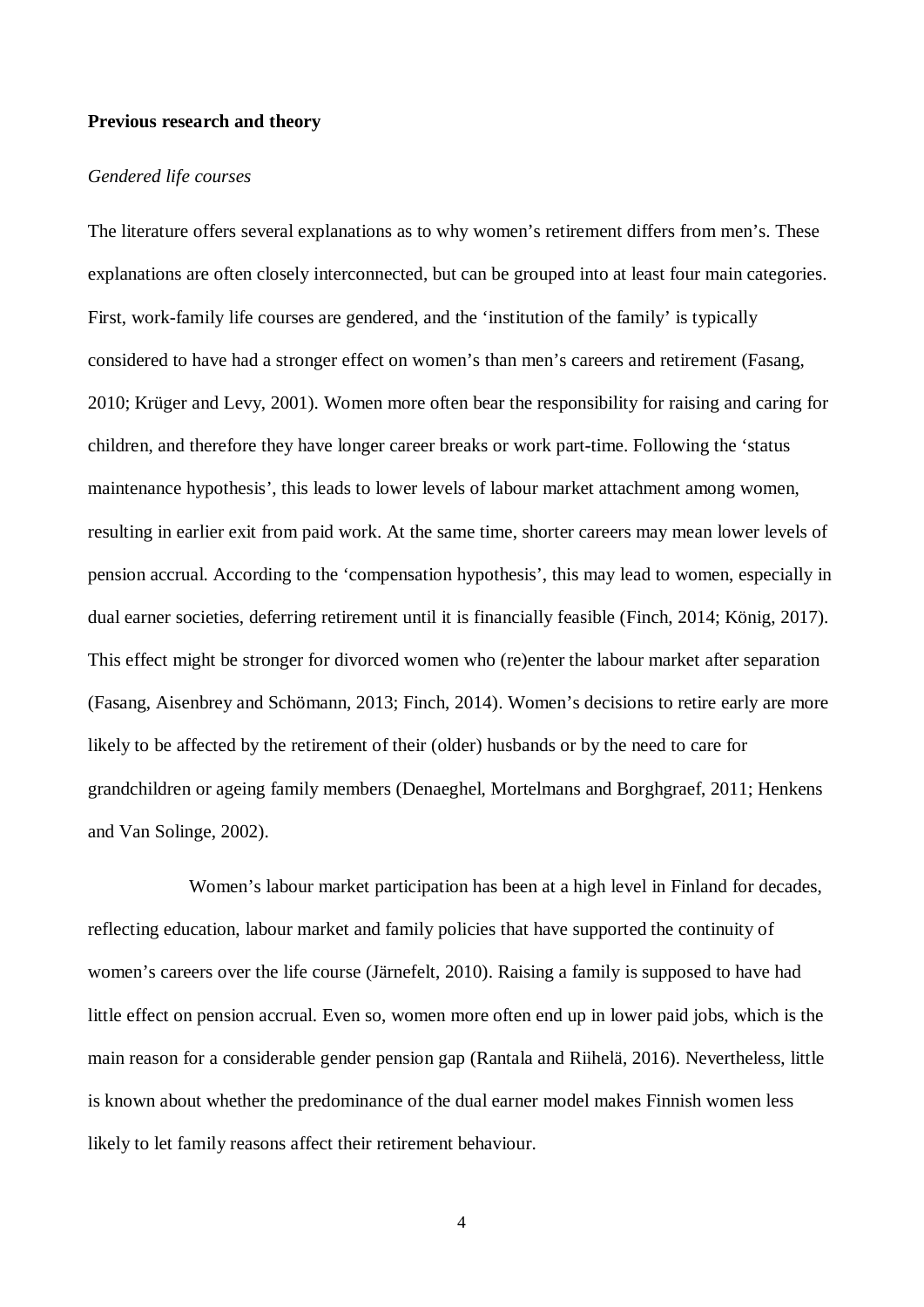#### *Social stratification*

Differences in retirement might be due to men and women having substantially different socioeconomic positions. Again, the status maintenance and compensation hypotheses may apply here. According to the former, better-educated women in higher occupational positions and with higher income will be more attached to the labour market and retire later. According to the latter, women need to work longer because of their lower-qualified and lower-paid jobs over the life course (Finch, 2014; König, 2017). Radl (2013) found support for a 'primacy of class thesis' in retirement, arguing that differences in retirement between men and women are primarily explained by women having lower occupational statuses, especially in the case of 'involuntary' early exit.

In a study on Norway, a Nordic country with similarly high female employment rates, Dahl, Nilsen and Vaage (2003) found that the effect of higher education on lowering the risk of exit through 'involuntary pathways' was stronger among women than men. Similar effects were found in Finland: the positive effects of higher education on longer working lives and its negative effects on exit through unemployment were especially pronounced for women (Järnefelt, 2010). Moreover, under the Finnish flexible retirement scheme, income has been a factor in postponing exit among women, but less so among men (Tuominen, 2013).

#### *Vulnerability in late careers*

It is possible that because of interrupted careers, part-time work, lower income and insecure employment, women are more vulnerable in their late careers and as a result retire earlier (Madero-Cabib, 2015). Studies in the US have found that disruptions in late careers, such as unemployment or long-term sickness, have different effects on men and women, although the direction of these effects remain unclear. Again, there are status maintenance and compensation arguments to illustrate these differences. In accordance with the status maintenance hypothesis, Chan and Stevens (1999) found that men were more likely to become re-employed after job loss in their late careers,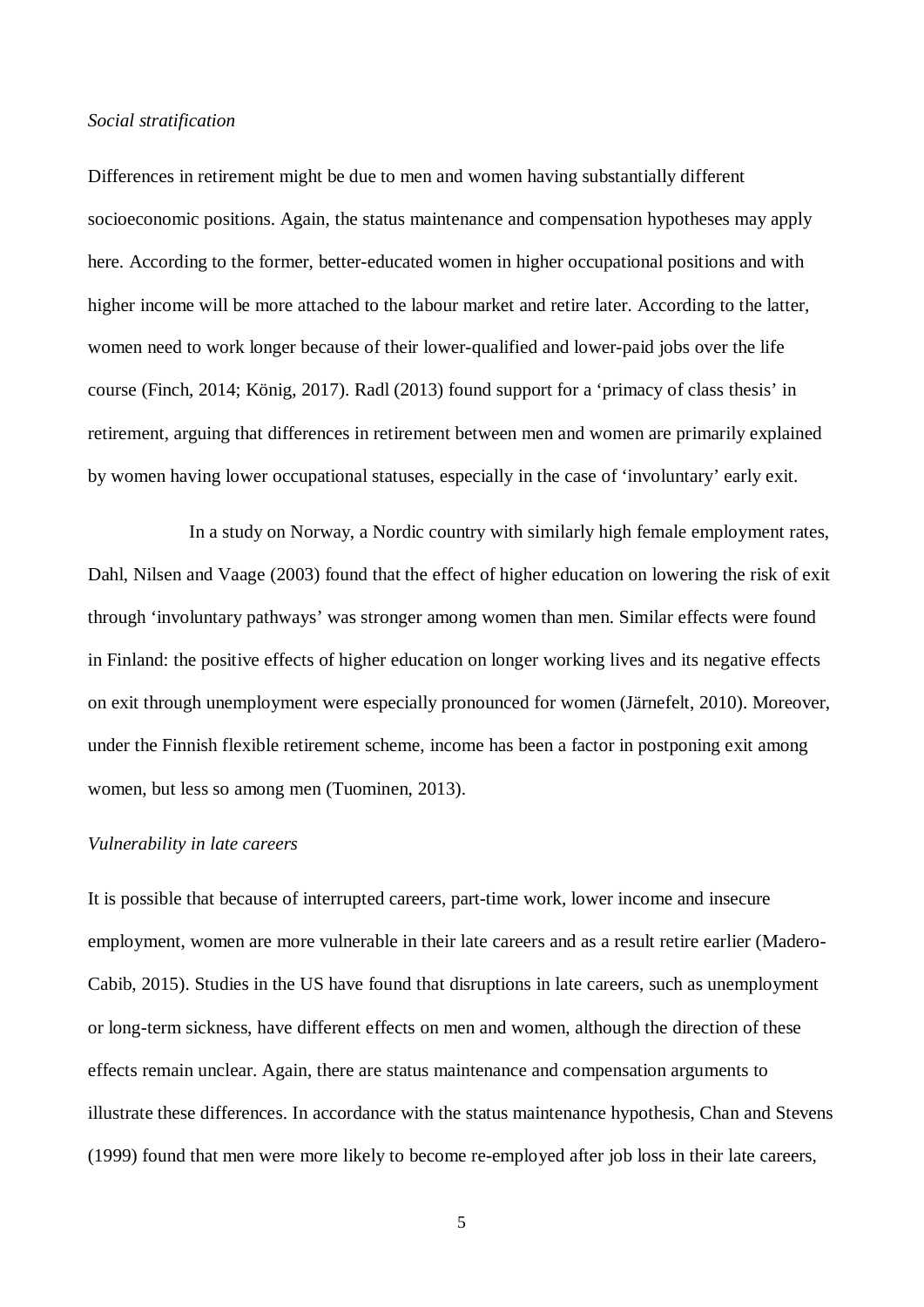whereas women had largely lost their incentives to work and retired early. Raymo *et al.* (2011), on the contrary, found that involuntary job exit and exposure to insecure and low-paid jobs lowered the likelihood of early retirement for both men and women, but that this effect was stronger for women.

It is possible that Finnish women are less vulnerable in their late careers than women in other countries. As argued above, Finnish women are less likely to experience labour market detachment due to family formation. Part-time work is not particularly common in Finland. Older workers have the option of part-time retirement, by working shorter hours and receiving a partial pension. Part-time pensions have been more common among women, but cannot be regarded as a symptom of vulnerability, as their take-up is higher in middle and higher income brackets (Takala and Väänänen, 2016). A recent study by Kurvinen *et al.* (2016) found that the occurrence of job loss after the age of 45 more often led to early exit through retirement, disability or unemployment pensions for men than for women.

#### *Sectoral differences*

Finally, it is possible that the existence of separate male- and female-dominated sectors leads to institutionally structured differences in retirement patterns (Krüger and Levy, 2001). Sector of employment can affect retirement in various ways (Blossfeld, Buchholz and Hofäcker, 2006; De Preter, Mortelmans and Van Looy, 2012). There are 'declining sectors', such as manufacturing and agriculture, where opportunities for early exit are exploited to a greater extent than in sectors where employment is continuing to expand. There are also sectors that are more vulnerable to economic cycles, while sectoral collective bargaining or a stronger presence of trade unions can reduce vulnerability. In some sectors, work may be more demanding physically or cognitively, creating a need for early exit options. Finally, retirement can be organised differently per sector because of separate legislation or particular occupational pensions.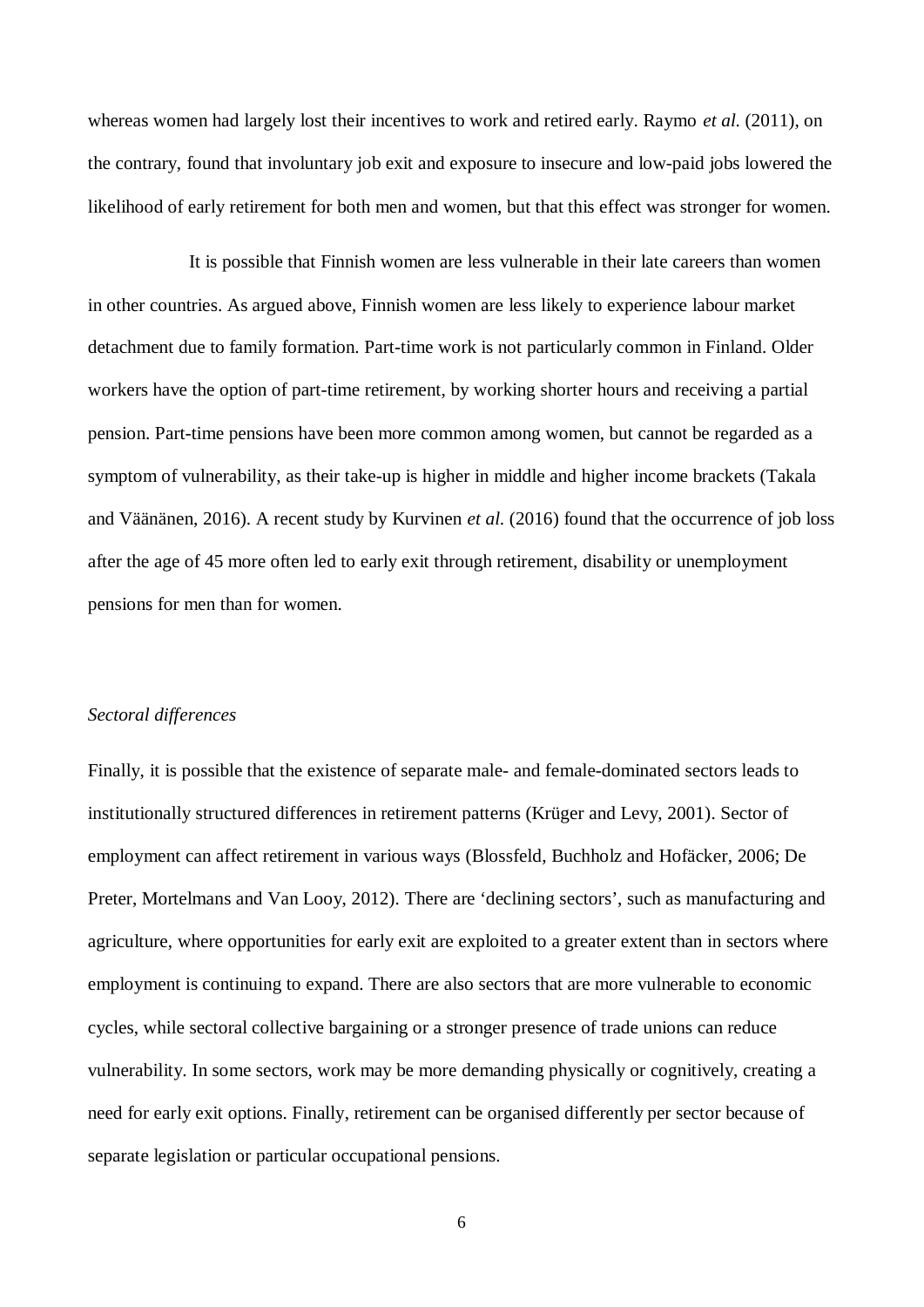As in the other Nordic welfare states, women in Finland dominate employment in public health, social and education sector jobs. These jobs have increased over the past decades and offer relatively stable and secure employment with low risks of unemployment. It has been found that women in these jobs retire later, even though some of these occupations make them eligible for early retirement (Järnefelt, 2010; Tuominen, 2013). Later retirement may be due in part to financial necessity: income is relatively low compared to private sector jobs with similar qualification requirements.

#### *Retirement and exit pathways in the Finnish pension system until 2017*

Gender differences in retirement should be seen in their institutional context (Fasang, 2010; König, 2017). Finland has a hybrid pension system, consisting of two main tiers. The predominant tier is the statutory earnings-related pension. Retirement age under the earnings-related scheme is flexible between 63 and 68, with financial incentives to defer retirement. Early retirement on an earningsrelated pension is possible at age 62, but involves a permanent reduction of benefits. Special pensions in the earnings-related scheme are available for farmers who give up commercial agriculture before the age of 63 (ETK and Kela, 2015). The second tier, the 'national pension' covers all those permanently resident in Finland. It is financed from the state budget and tops up earnings-related pensions to a specified maximum amount. An additional 'guarantee pension' ensures a minimum income level (ETK and Kela, 2015).

Retirement age was traditionally lower within the public sector earnings-related pension scheme, but since 1995 it has been gradually brought in line with the private sector earnings-related pension scheme. Still, public sector employees in certain occupations and with longer service careers are eligible for full pension benefits at a younger age. However, due to transitional provisions some public sector employees have been assigned a higher individual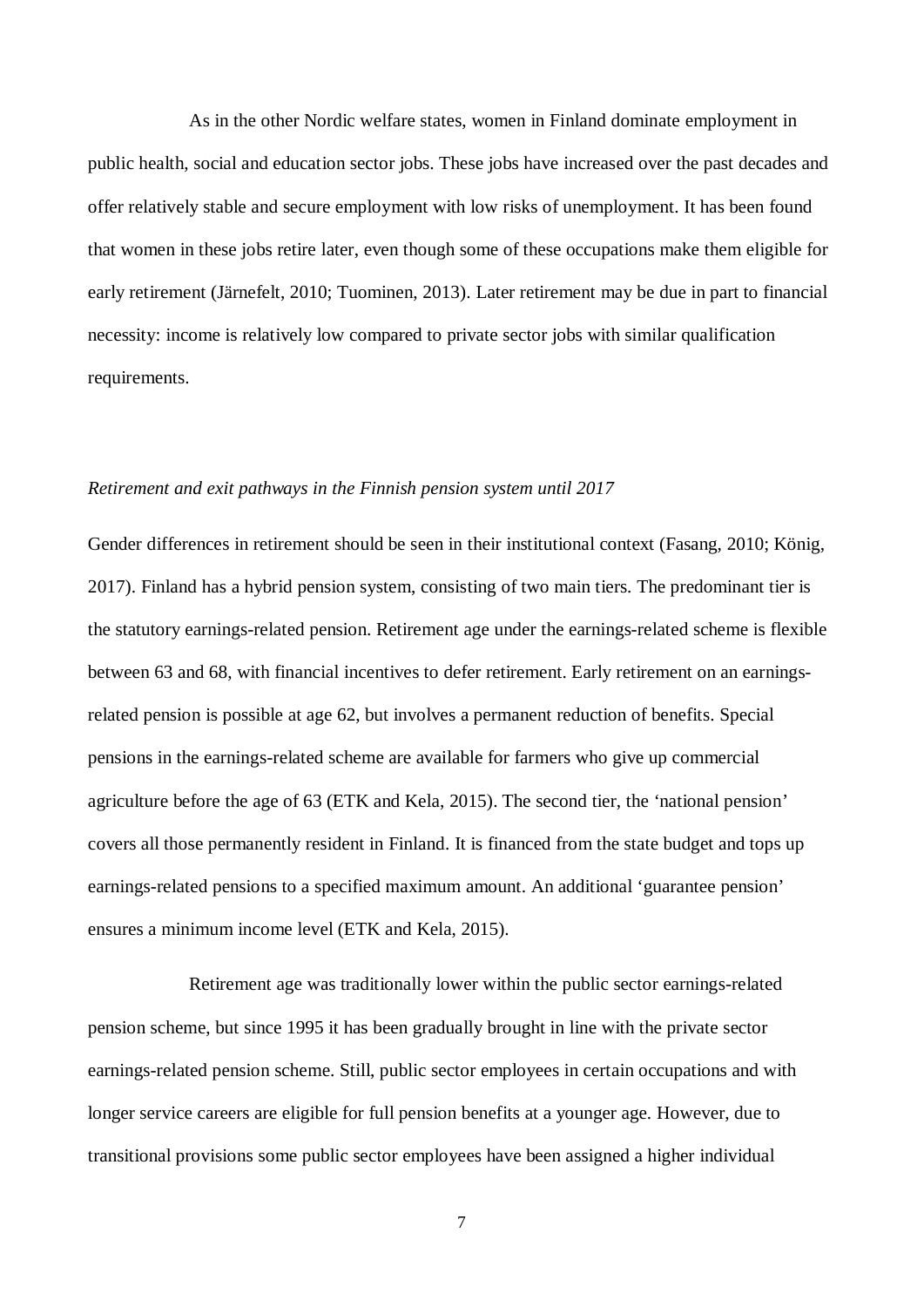retirement age between 63.5 and 65, while retaining the right to a higher pension accrual. As a result, in 2008 about 70 per cent of public sector employees aged 50 years or over were assigned a higher individual retirement age, while some 25 per cent were entitled to a lower occupational retirement age (Järnefelt and Nivalainen, 2016).

In addition to old-age pensions, several other pension types shape exit pathways from the labour market. People moving from a full-time to a part-time job can receive an earnings-related part-time pension. Until 2011, the part-time pension could be drawn between ages 58 and 67; the lower age limit was then increased to 60. Those who have been unemployed for at least two years while previously employed for at least five out of 15 years have been eligible for an unemployment pension starting at age 60. The combination of extended unemployment benefits and unemployment pension has been referred to as the 'unemployment tunnel' (Kyyrä, 2015). Disability pensions are available after long-term sickness and in case of permanently reduced working capacity. A rehabilitation pension is a disability pension paid for a limited period of time only. Partial disability pensions can be awarded in instances of a 40–60 per cent reduction in working capacity.

#### **Data and methods**

#### *Sequence data and analysis*

We used detailed longitudinal register data collected by the Finnish Centre for Pensions of a cohort of men and women born in 1948. The data combined spells of employment, pension receipt and benefit receipt for the period from 2005 until 2013. This meant it was possible to follow the cohort from age 57 until 65. Those who did not have Finnish nationality or who resided abroad during the follow-up period were excluded from the analysis. There are not many older immigrants in Finland and they often have only brief and interrupted histories of pension accrual.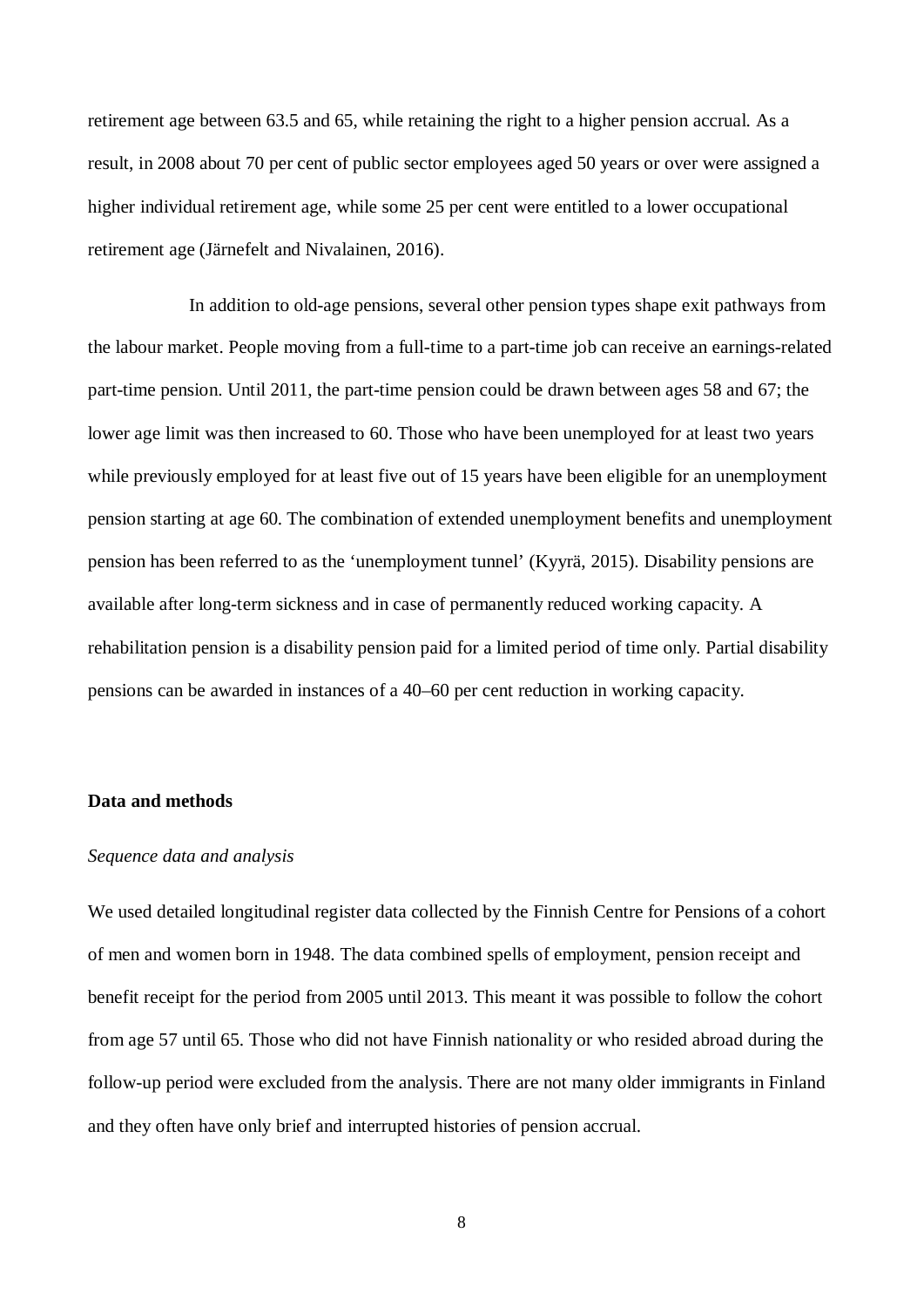For conceptual and practical reasons we only included those who were employed in 2004 at the age of 56. We were interested in trajectories from work to retirement and followed Fasang's (2010) definition of retirement trajectories as 'the sequence of primary income sources within the age bracket during which old age pension entrance is theoretically possible'. Among the various exit pathways, entrance into the 'unemployment tunnel' was the first opportunity for early exit at age 57. Therefore, the inclusion of those who were already permanently outside the labour market at age 56, due to disability or unemployment, would not have contributed to our understanding of the process of retirement among Finnish workers. Furthermore, including this group would have made it even harder to operationalise the independent variables at the onset of the trajectories.

The final study population consisted of 55,971 people. This was 65.4 per cent of the total population aged 56 at the end of 2004. We checked for the characteristics of those excluded from our study and found that 51.7 per cent in this group were men and 48.3 per cent of women. Among them, the majority were retired on a (disability) pension (44.5%), unemployed (31.8 %) or otherwise inactive (10.0 %). Among both men and women in this group, 47 per cent had no formal educational qualifications. Given that men and women were more or less equally represented in the excluded group, this should have little impact on the gender retirement differences in the included group. Although a group of relatively low educated individuals was excluded from the study population, there were no substantial gender differences in education levels in this group.

Our choice of follow-up period was restricted by the availability of the data only after 2005 and until 2013. As our purpose was to construct trajectories, we chose to have as long a follow-up period as possible, even though this meant limiting the analysis to one birth year only. We selected the month of turning 65 as the right censoring point because, even though retirement under the flexible retirement scheme is possible until 68, 65 is the official retirement age under the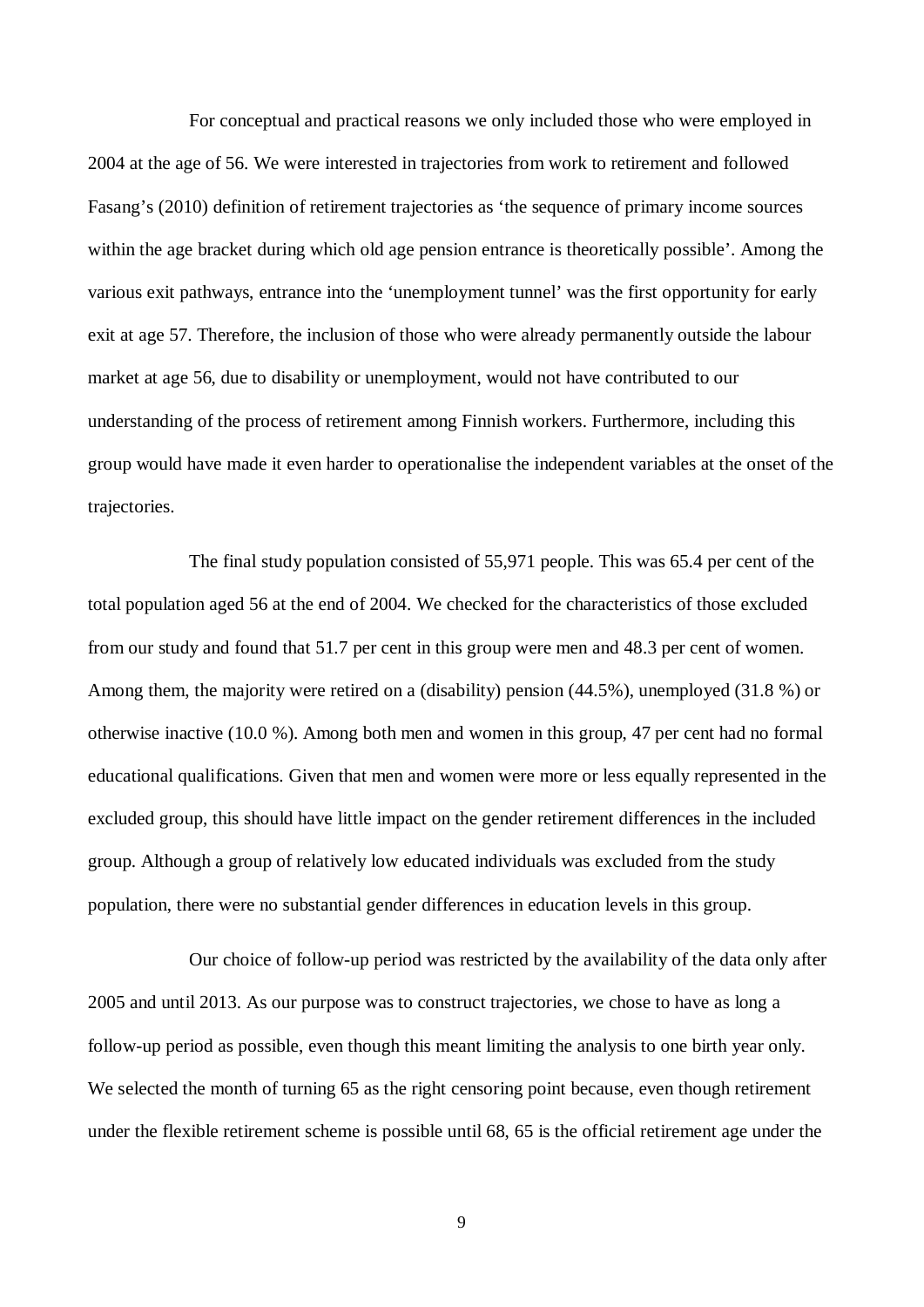national pension. Moreover, the large majority of older workers have in fact withdrawn from working life by that point (Tuominen, 2013).

The data was used to create sequences of monthly primary income sources. Each sequence comprised 97 months from the month of turning 57 until the month of turning 65. The 13 sources of income were employment (including self-employment), sickness benefits, unemployment benefits, other benefits, full disability pensions, partial disability pensions, rehabilitation pensions, unemployment pensions, part-time pensions, early retirement pensions, oldage retirement pensions, and other pensions (including special farmers pensions). Those who died during the follow-up period received the status 'deceased'.

We applied sequence analysis with optimal matching techniques to estimate the distances between sequences (Abbott, 1995; Gabadinho *et al.*, 2010). The strength of sequence analysis is that it allows analysing holistic trajectories and offers a way of understanding 'single events in their continuity' (Aisenbrey and Fasang, 2010). We grouped together statuses by theme (e.g. sickness benefits, rehabilitation pensions and disability pensions representing statuses related to health) and by type (employment, benefits, part-time pensions and pensions). Statuses similar by theme and type received a lower substitution cost. Transitions between statuses that were dissimilar by theme or type were assigned higher costs. The cost for transitions to 'deceased' as the ultimate 'absorbing state' was set as the highest. The substitution cost matrix is provided in the Annex. Indel costs were set at slightly higher than 0.5 times the highest substitution cost to ensure that the timing of the transitions matters (Aisenbrey and Fasang, 2010). Different solutions with variations of substitution costs, indel costs and dissimilarity measures were tested, but yielded either similar or less easily interpretable results. Finally, we used the Ward method of cluster analysis to identify the optimal number of clusters (Studer, 2013).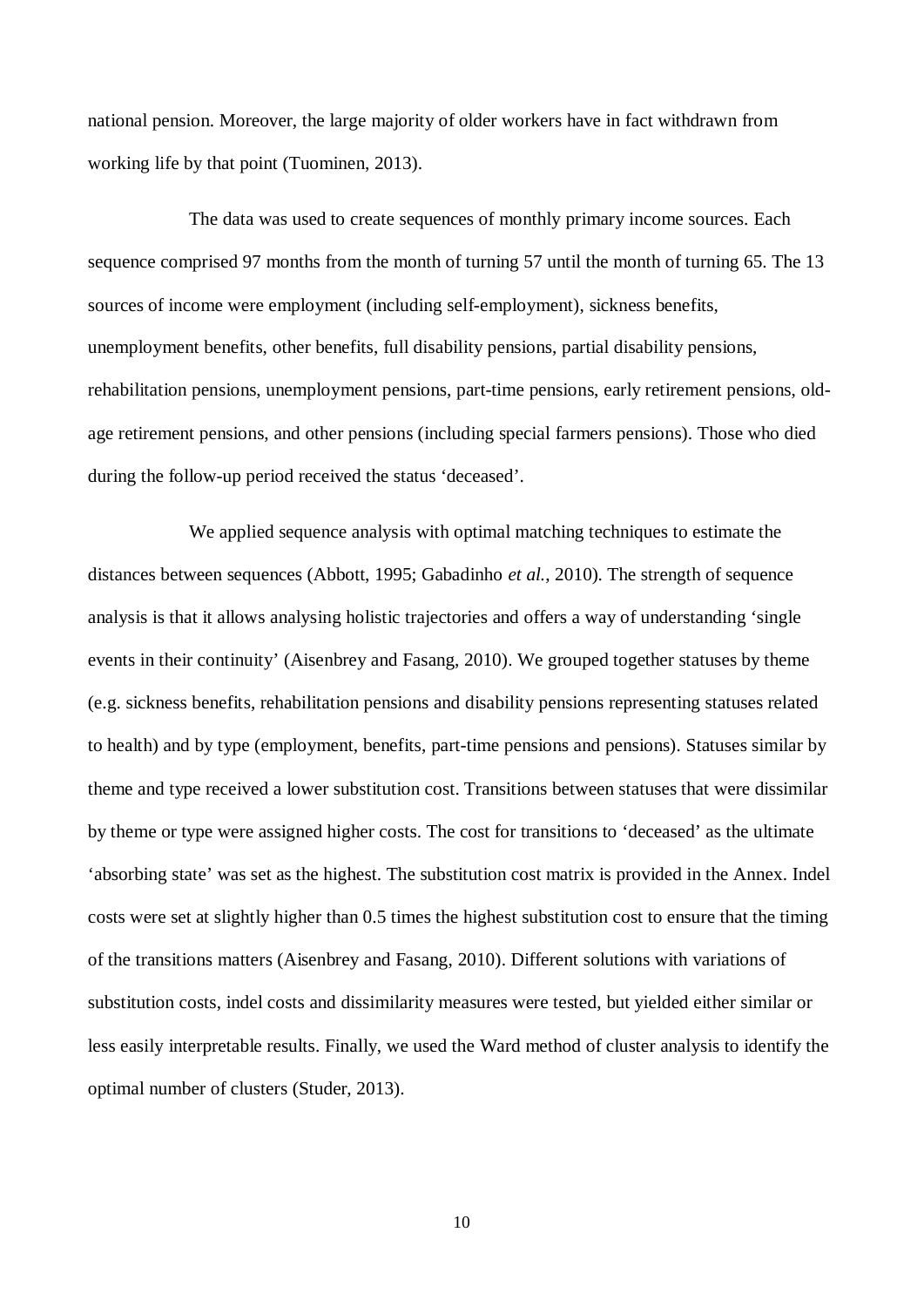#### *Socioeconomic variables and multinomial logistic regression*

We linked the data on retirement trajectories clusters to Finnish Longitudinal Employer-Employee Data (FLEED). Collected since 1988 by Statistics Finland, FLEED combines various registers from the tax authorities, employment offices and municipal registers and represents one-third of the Finnish working population aged 15 to 70. The data is available on an annual basis and includes possibilities to link individuals to employers and spouses. After combining FLEED with the cluster data and removing cases with missing values, 9,194 men and 9,508 women remained in the sample for further analysis. FLEED data from the last week of 2004 was used to analyse the association of the clusters with individual sociodemographic characteristics.

To analyse the gendered work-family life course we included variables for gender, marital status (married, single, divorced or widowed) and having children. To test the effects of social stratification, we included variables for education, occupational status and income. The highest level of educational qualifications was recoded into three categories: lower (no formal qualifications), intermediate (secondary education or basic vocational) and higher (tertiary education). Occupational status was divided into six categories: farmers and forestry entrepreneurs, other self-employed, upper-level employees, lower-level employees, manual workers and other (including students, pensioners, unemployed, others and unknown). Household disposable income is a continuous variable recoded into quartiles. A dummy for working in the public sector was included.

Finally, we measured the incidence of unemployment and sickness in older workers' mid- to late careers to measure vulnerability. FLEED includes data on months in unemployment and annual amount of sickness benefits received from the Social Insurance Institution. This data is highly skewed: a vast majority of people did not experience unemployment or sickness at any point. For unemployment spells we created a variable consisting of three categories: those with no spells of unemployment, those with less than 24 months of unemployment during the period 1995–2004,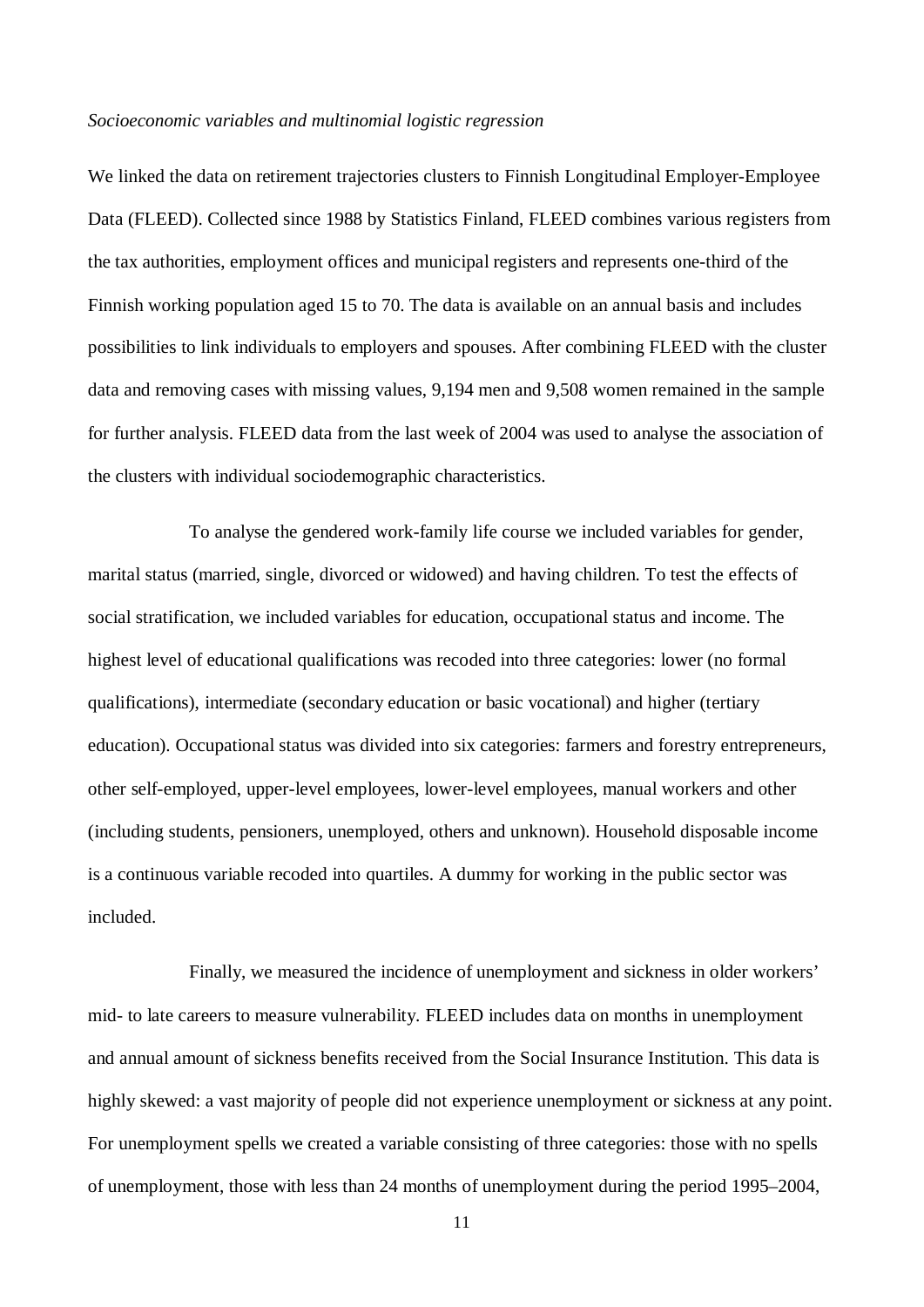and those with more than 24 months of unemployment during that same period. Sickness absences were captured in a variable with four ordered categories: no receipt of sickness benefits, sickness benefits received during at least one year in the period 1995–2004, sickness benefits received during at least one year in the period 2000–2004, and sickness benefits received in 2004. We also used this to test whether sickness experienced earlier in life has a similar effect on retirement trajectories as sickness later on. As the level of sickness benefits is to some extent dependent on income, it was not possible to identify the lengths of sickness spells in more detail. Table 1 provides descriptive statistics for the explanatory variables and indicates the statistical significance of differences between men and women based on Chi-square tests.

#### **<Table 1 about here>**

We applied multinomial logistic regression to estimate the contribution of these factors to the probability of ending up in each of the trajectories. To disentangle the various effects, the analysis was performed in stages. First, we ran the model with the total sample and all explanatory variables, mainly to identify the effect of the gender dummy on the take-up of each of the trajectories, while controlling for everything else. Next, we split the sample into men and women to analyse whether socioeconomic factors, sector and vulnerability had different effects on men's and women's retirement trajectories. Finally, we split the sample by sector (including only those in employed positions) to further analyse to what extent the gender differences could be attributed to sector of employment and whether socioeconomic factors and vulnerability mattered differently in the private and public sectors.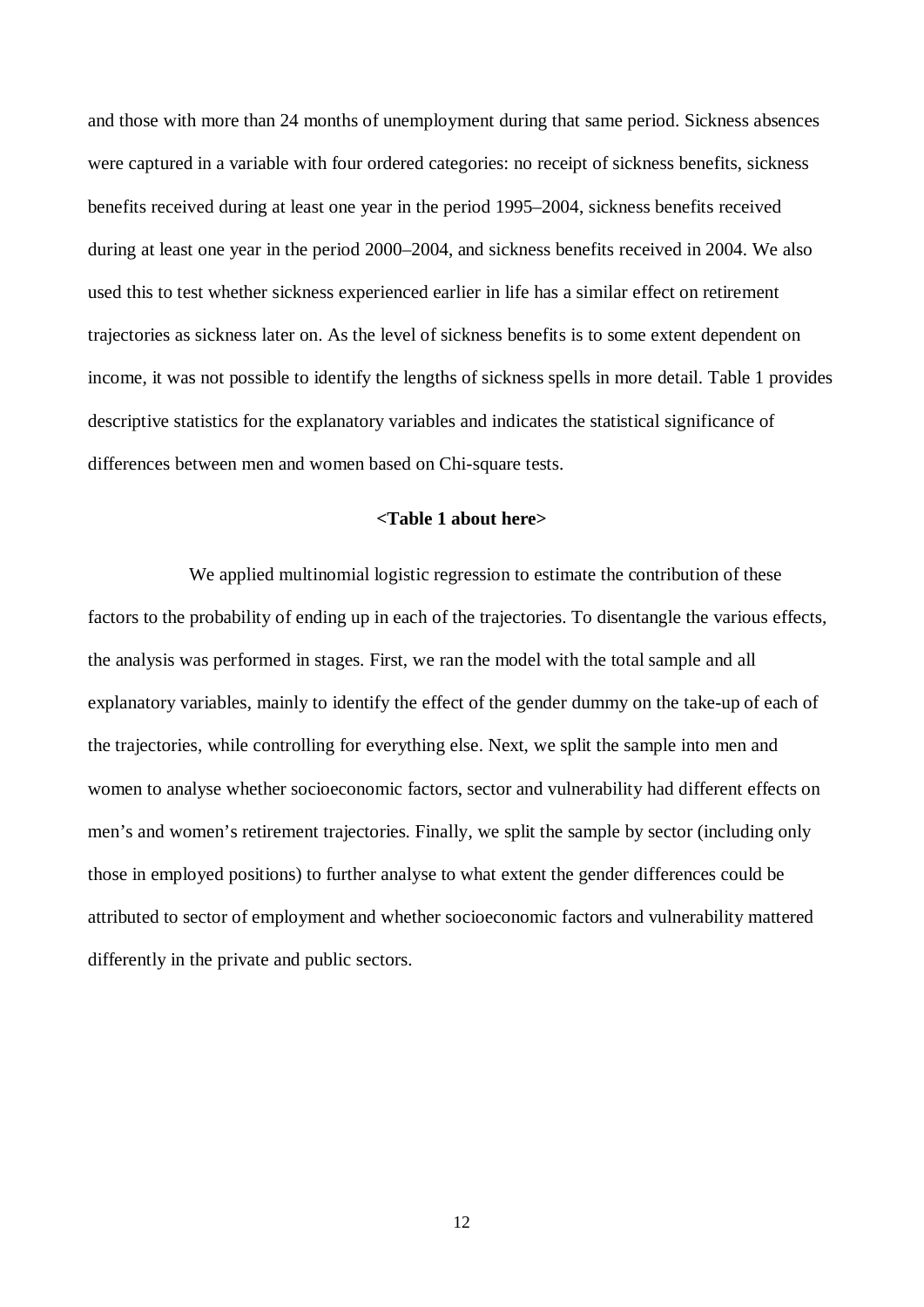#### **Results**

#### *Sequence analysis and descriptive results*

Following sequence analysis and subsequent cluster analysis, we chose a solution of eight clusters that best represented the types of retirement trajectories in this cohort (Figure 1). The weighted Average Silhouette Width of the cluster solution was 0.36, which indicates a reasonable structure (Studer, 2013). This solution was also chosen as optimal, as it closely reflected the expected effects of the main exit pathways in Finland for the period under study. Moreover, complex monthly data with 13 different statuses makes it difficult to find solutions with a higher ASW.

# **<Figure 1 about here>**

Four clusters represent retirement trajectories through the age-related pension schemes. The largest cluster is 'Standard retirement' (42.3%), consisting mainly of those who worked until the age of 63 and then retired. Some in this cluster experienced unemployment, but only for shorter spells. Few passed through part-time retirement or early retirement before entering the old-age pension scheme at 63. Those in the 'Long career' cluster (19.7%) remained employed until at least 64, or even continued to work beyond 65. This group experienced few disruptions in their late career. 'Early retirement' (8.3%) consists of workers who mostly retired before 60 on an occupational or special farmer pension. 'Part-time retirement' (6.7%) represents the option of combining part-time work with a part-time pension until entering full-time retirement at the age of 63 or later.

We found three types of trajectories that involved 'involuntary' retirement. In the 'Unemployment' trajectory (10.5%), the unemployed predominantly retired on an unemployment pension after the age of 60, having received extended unemployment benefits for the maximum period of time. At the age of 63 they transited into the old-age pension system. There were two trajectories involving sickness and disability: 'Disability' (5.6%) and 'Long-term disability' (4.3%).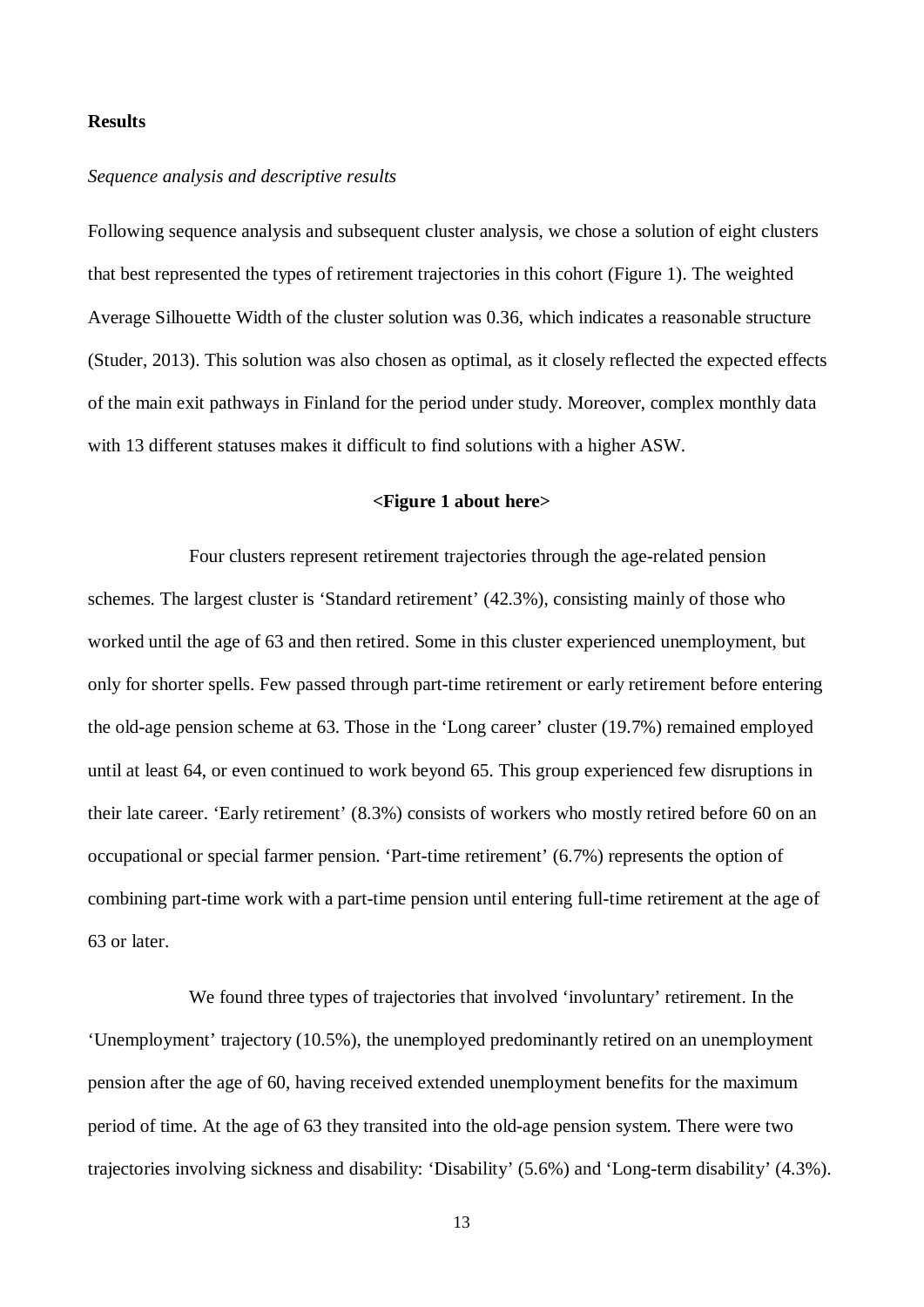Those in the 'Disability' trajectory mostly entered disability or partial disability pension arrangements after the age of 59, after a period of sickness benefits, and then retired on an old-age pension at the age of 63. This cluster includes those who drew a partial disability pension. Those in 'Long-term disability' mostly entered the disability pension scheme before the age of 59, and for a large part did not move on to old-age pension system until the age of 65. The distinction between these two disability trajectories is largely attributable to a policy reform introduced in 2006. Those for whom the insured event took place before 2006 entered into an old-age pension at the age of 65. Disability pensions based on insured events after 2006 were converted into old-age pensions at the age of 63. Finally, those who died during the follow-up period were grouped in a separate trajectory (2.6% of the study population).

Table 1 shows that the differences between men and women in the take-up of various trajectories are fairly small, but nonetheless statistically significant. Table 1 also illustrates the sociodemographic differences between men and women. Men were more often married and women more often divorced or widowed, but there were no significant differences in having children. Men were more often higher educated and employed in agriculture, self-employment, upper-level whitecollar jobs, manual work, and in the private sector. Women were more often lower-level employees and employed in the public sector. There were no clear differences in terms of vulnerability. Spells of unemployment were somewhat more common among men, whereas sickness absences were more common among women.

#### *Multinomial logistic regression models*

We used the 'Standard retirement' category as the reference group in the multinomial logistic regression models. Multiple significance testing presented some problems due to the large number of categories in our models. We controlled for the false discovery rate using Benjamini and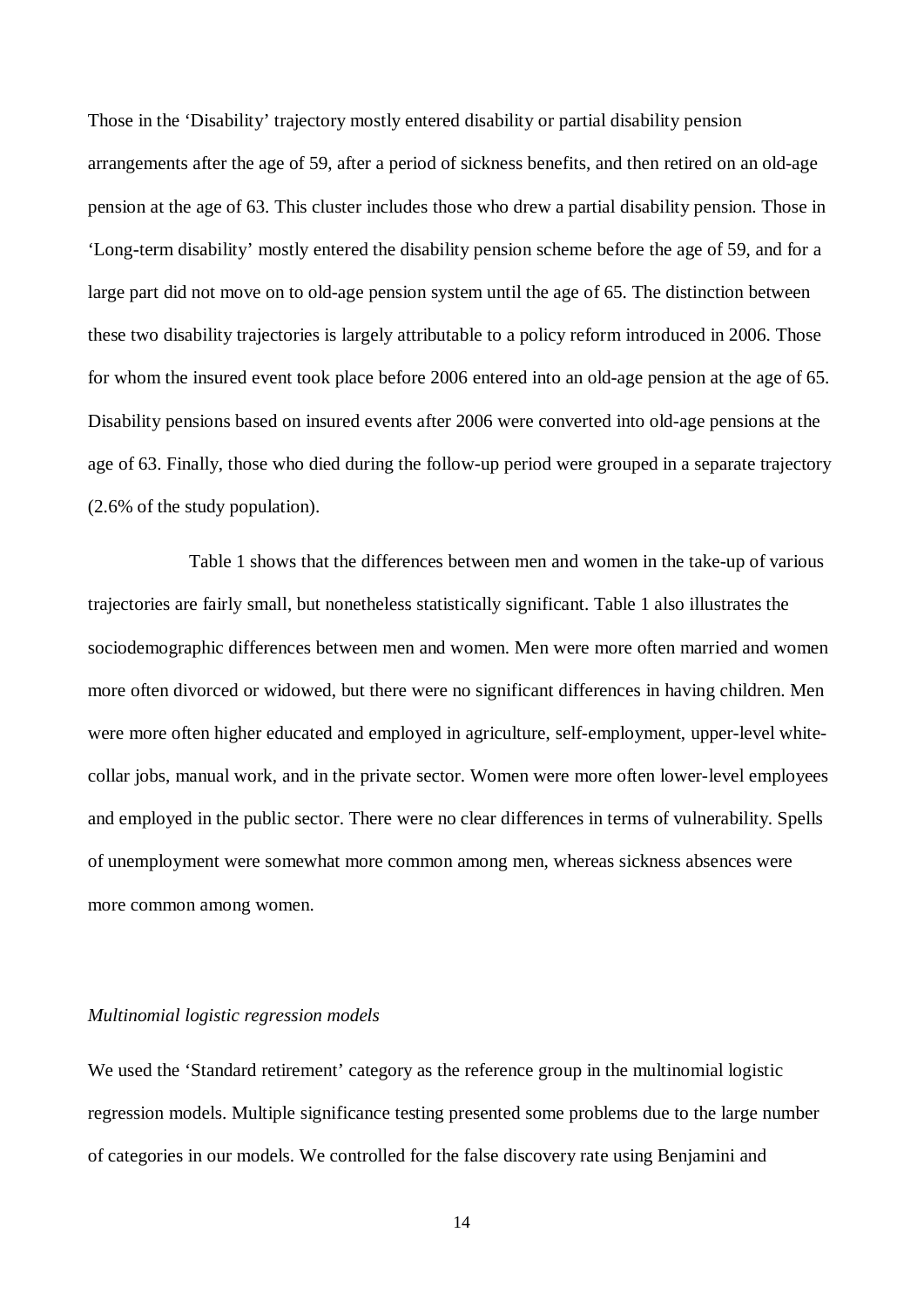Hochberg's (1995) procedure of adjusting *p*-values. Table 2 presents the results of the multinomial logistic regression model for the whole population. Testing the gendered life course hypothesis, it shows that there were only few statistically significant gender differences in the take-up of the various trajectories. When controlling for all other factors, women were more likely to enter into 'Part-time retirement' and less likely to become long-term disabled or to die in the follow-up period.

#### **<Table 2 about here>**

Being single or divorced increased the likelihood of having a 'Long career', while being married increased the likelihood of 'Part-time retirement' (Table 2). A separate examination of these results for men (Table 3) and women (Table 4) showed that marital status had no impact on men's retirement, but being divorced increased the likelihood of a 'Long career' and 'Disability' among women, and decreased their likelihood of 'Early retirement and 'Part-time retirement'. 'Parttime retirement' was also less likely among single and widowed women, suggesting that this trajectory is associated with family reasons for women. It is possible that they coordinated their retirement with their retired husbands, or that they chose to work less to care for family members. We found that having had children did not have an effect on the timing of retirement among either women or men, although it did decrease the likelihood of 'Unemployment' among women. Overall, these results confirm that the 'institution of family', and marriage and divorce in particular, affected women's retirement only, although we found no strong support for the compensation or status maintenance hypotheses of family formation.

# **<Tables 3 and 4 about here>**

Socioeconomic factors had varying effects on men's and women's retirement trajectories (Tables 3 and 4). One the one hand, higher educated women, but not men, were more likely to have 'Long careers'. This finding is in support of the status maintenance hypothesis,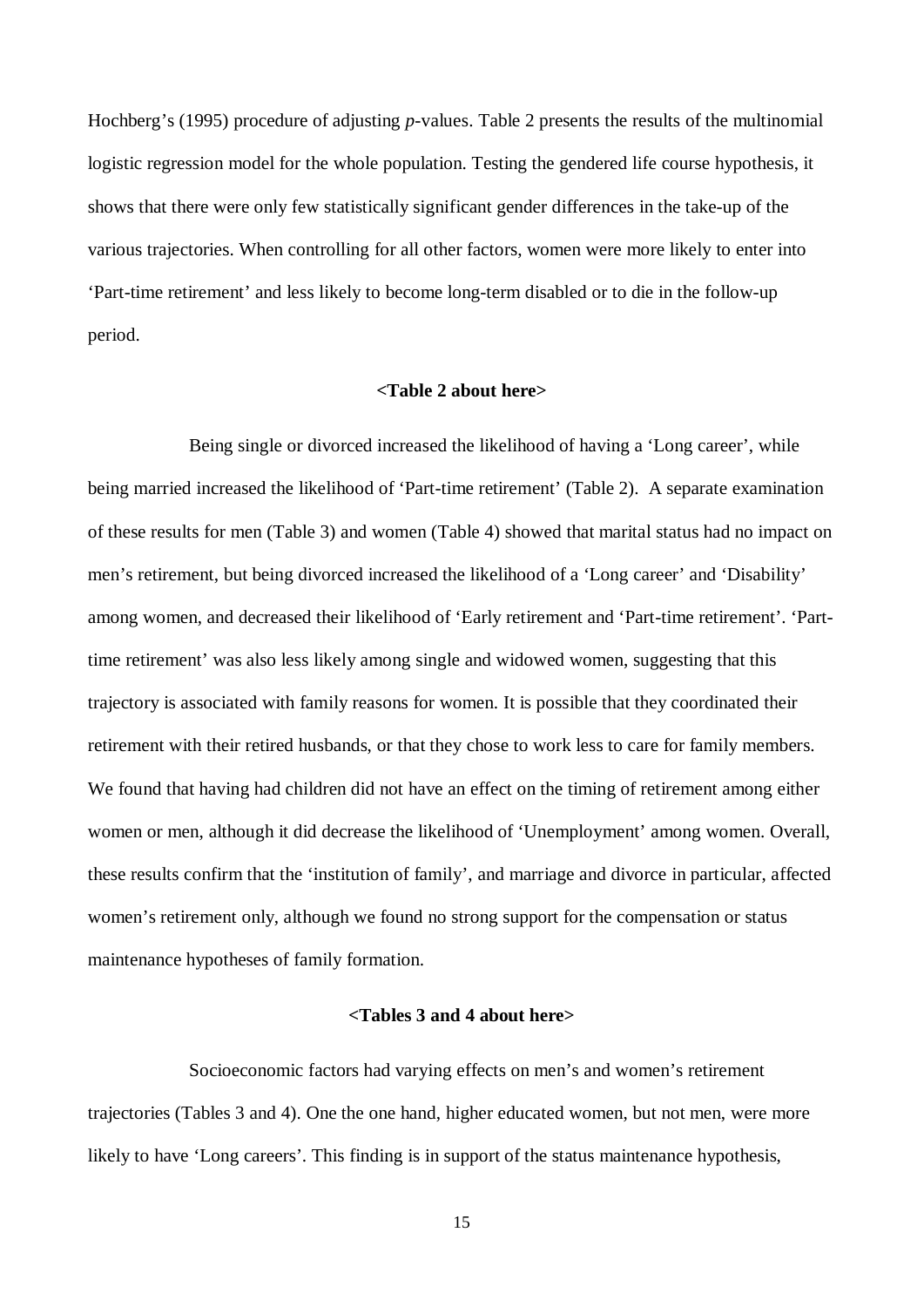suggesting that higher educated women were more strongly attached to the labour market. On the other hand, and in contradiction with the status maintenance hypothesis, higher educated women were also more likely to move into 'Early retirement'. However, these contrasting findings are most likely due to the high proportion of educated women working in the public sector, where those with an occupational retirement age retired early and those with an individual retirement age retired later. Among both men and women, having higher education lowered the risk of 'Unemployment'. An intermediate level education lowered women's risk of entering the 'Long-term disability' trajectory, while higher education lowered men's risk of 'Disability'. For men, a higher education increased the likelihood of entering 'Part-time retirement'.

Among both men and women, farmers were more likely to have 'Long careers' as well as 'Early retirement', but less likely to enter 'Unemployment'. Self-employed men and women were also more likely to have 'Long careers' and less likely to enter 'Unemployment, but at the same time less likely to retire early. Manual workers were less likely to enter 'Early retirement', but more likely to enter 'Disability'. Male upper-level employees were less likely to enter into 'Early retirement' or 'Unemployment', while female manual workers more likely to end up in 'Unemployment' or 'Long-term disability'. This contradicts the 'primacy of class thesis', as it mattered whether an upper-level employee or a manual worker was a man or a woman.

Among the socioeconomic factors, income had the most divergent effects on men and women's retirement. Higher income had a positive association with 'Long career' for women, but not for men. This is again in support of the status maintenance hypothesis. Being in the third or fourth income quartile among men and in the highest quartile among women had a statistically significant positive association with 'Early retirement', indicating that the income threshold for retiring early was higher for women than for men. Level of income had a positive effect on the likelihood of 'Part-time retirement' among men, but not women. This suggests that for men, parttime retirement was driven by financial factors, possibly because of their role as primary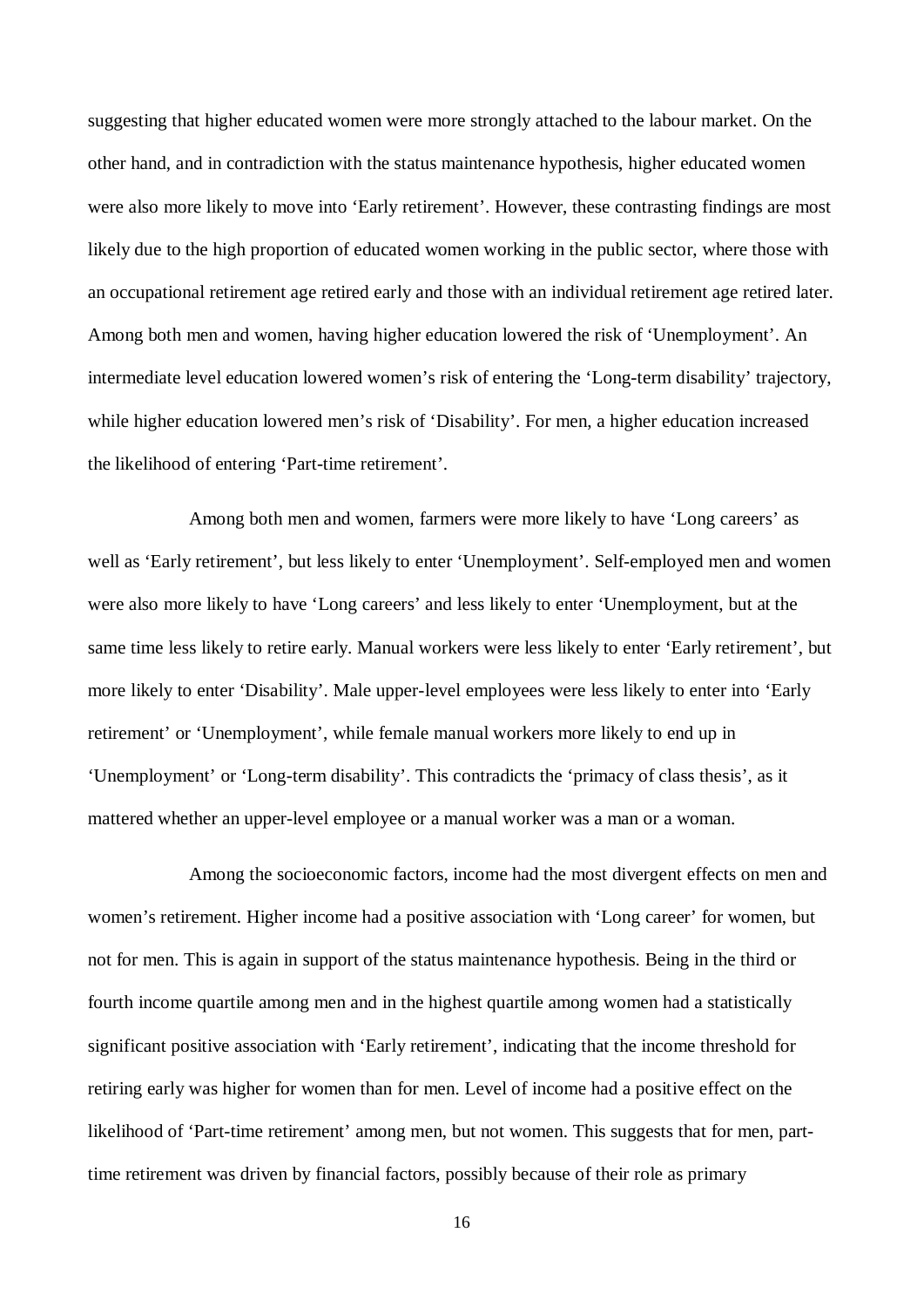breadwinner even in dual earner households. At the same time, belonging to a higher income quartile lowered the risk of 'Unemployment' and 'Disability' among women, but not men. This again contradicts the 'primacy of class thesis': women in better-paid jobs were at a lower risk of involuntary exit, while for men income status had no such effect.

There were differences between men and women in the impact of unemployment and spells of sickness absence on retirement trajectory (Tables 3 and 4). As expected, the incidence of unemployment increased the risk of exit through the 'Unemployment' trajectory, while the incidence of sickness absences increased the risk of exit through both disability trajectories. At the same time, the incidence of sickness absences increased the risk of exit through 'Unemployment'. Among women, the incidence of long-term unemployment decreased the likelihood of exit through both disability trajectories. Among women but not men, there was a significant positive association between unemployment spells and 'Long career', which supports the compensation hypothesis. However, the incidence of sickness spells decreased the likelihood of a 'Long career' for women. The experience of unemployment lowered the probability of exit through 'Early retirement' and 'Part-time retirement' for both men and women, which is probably due to eligibility rules based on tenure with the same employer. The incidence of sickness among both men and women increased the likelihood of exit through 'Early retirement'.

Working in the public sector had strong and statistically significant effects on each of the trajectory types, while controlling for all other factors (Table 2). These effects were positive for 'Long career', 'Early retirement' and 'Part-time retirement', and negative for 'Unemployment' for both men and women (Tables 3 and 4). Employment in the public sector had a statistically significant positive effect on the risk of 'Disability' and 'Long-term disability' only in the case of women. Tables 5 and 6 show that the factors affecting retirement trajectories differed substantially between the private and public sectors. In the public sector, women were significantly less likely than men to enter into 'Long career' or 'Early retirement', in the private sector more likely to do so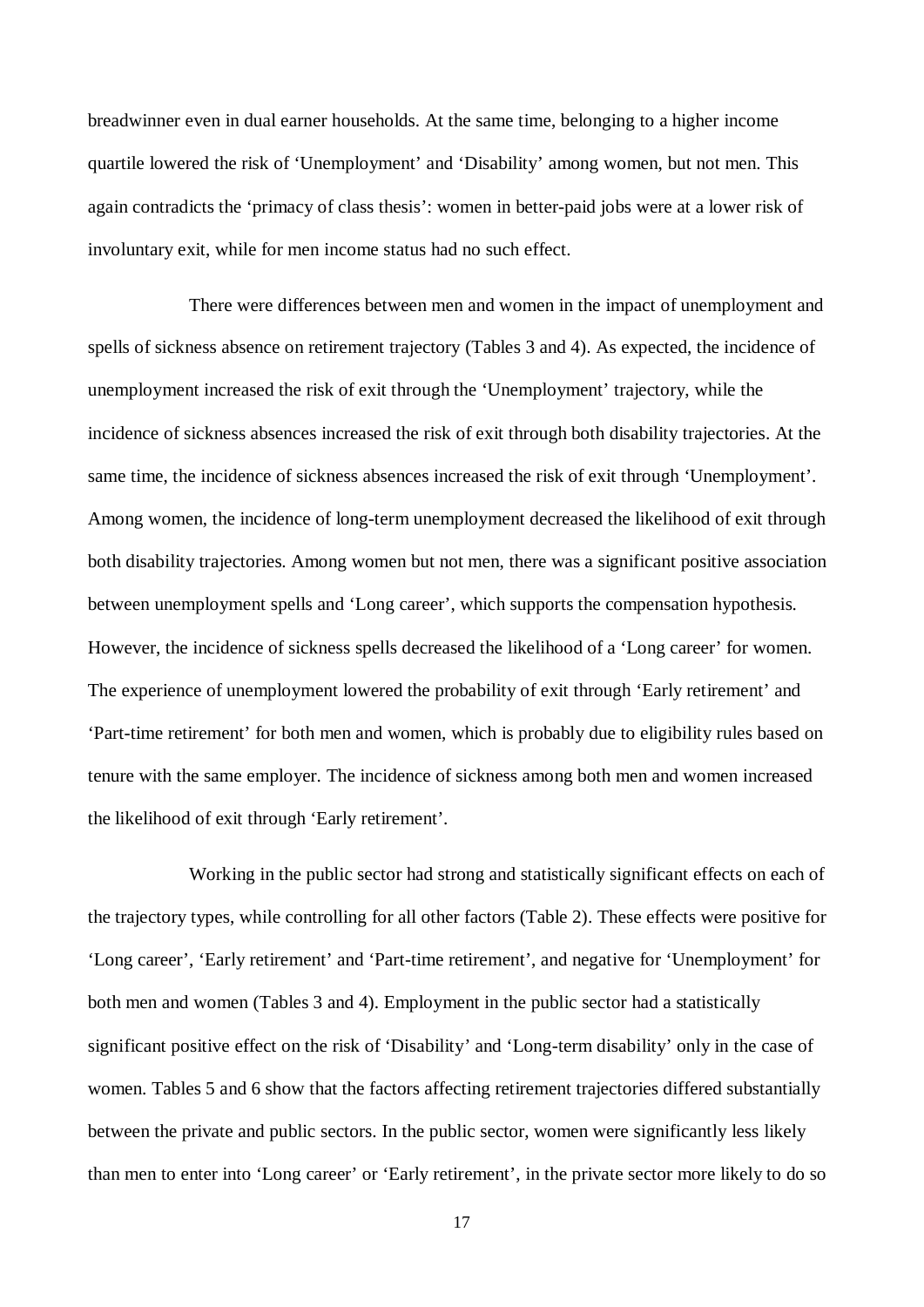(though not statistically significantly). Women in the private sector were more likely than men to enter 'Part-time retirement', but less likely to enter 'Long-term disability'. In the public sector, women were more likely to end up in 'Disability'.

### **<Tables 5 and 6 about here>**

It should be noted that with the sector-specific models, the explained variance differed considerably. Nagelkerke's R-square was 0.27 for the public sector (Table 6), but only 0.11 for the private sector (Table 5). This might be due to farmers and self-employed being excluded in these models, both occupations that occur only in the private sector. Interestingly, in terms of statistically significant associations and effect sizes, the results for the private sector show much overlap with the results for men and those for the public sector with those for women. Upper-level employees and manual workers were less likely to exit through 'Early retirement' than lower-level employees in the public sector only. Being a manual worker had a statistically significant positive effect on exit through the disability trajectories in the public sector, but not in the private sector. Additionally, income was associated with 'Long career', 'Early retirement' and 'Unemployment' in the public sector only and with 'Part-time retirement' in the private sector only.

#### **Discussion and conclusions**

This study investigated the factors that shape men's and women's retirement trajectories in Finland. We asked whether it is possible to assume that men's and women's labour market withdrawal is similar in timing and mode when, in contrast to almost all other countries, women's rate of labour market participation is higher than men's. We applied sequence analysis to identify broad types of retirement trajectories. The advantage of this approach is that it allows us to analyse individual variation in retirement patterns in institutional contexts that have a strong 'structuring' impact, such as the Finnish pension system and its several exit pathways (Fasang, 2010).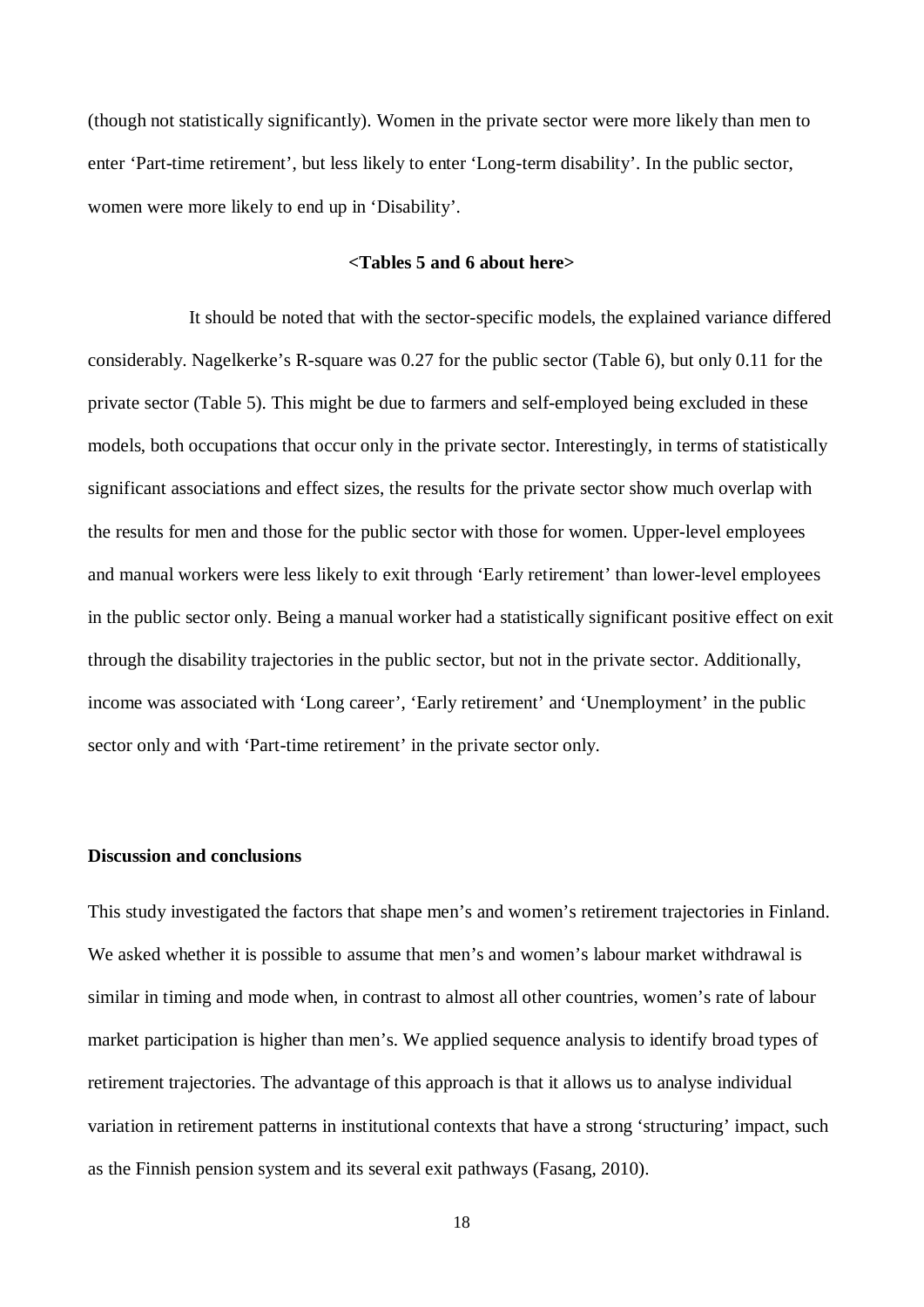We found eight distinct trajectories that differed in terms of timing of retirement (early, at the statutory retirement age and late) and that were shaped by exit pathways (old-age, parttime, unemployment and disability pensions). Comparable studies in the United States, Germany, the United Kingdom and the Netherlands discovered gender differences in the use of retirement trajectories (Calvo, Madero-Cabib and Staudinger, 2017; Fasang, 2010; Riekhoff, 2016). However, when controlling for other factors, there were no substantial gender differences in the Finnish context. The main contrast to other country studies was that we did not find a female-dominated trajectory for non-employment. This is explained in part by the sampling criterion of being employed in 2004 and to the absence of 'no own income' as a separate income status in the data. Nevertheless, inactivity rates are low in Finland and most people receive some type of benefit or pension.

We tested several hypotheses that explain gender differences in retirement. First, we found support for the 'gendered life course thesis' and the importance of family situation, even in a country with high employment rates for women and a wide array of policies that allow women more opportunities to combine work and family than in many other countries. Still, married women retired more often on a part-time pension, implying that 'the institution of family' and related care roles or husband's retirement leads them to work shorter hours (Denaeghel, Mortelmans and Borghgraef, 2011).

Divorced women were more likely to have a 'Long career' and less likely to retire early or on a part-time pension. This may be the other side of the same coin: divorced women did not have the incentive to retire earlier together with a husband. At the same time, it is in line with the compensation hypothesis and research which has found that divorced women need to make up for foregone pension accruals (Fasang, Aisenbrey and Schömann, 2013; Finch, 2014). However, in contrast to women in Germany and the UK, it was rare for Finnish women to enter the labour market only after a divorce. Rather, the reason for their later retirement lies more likely in the high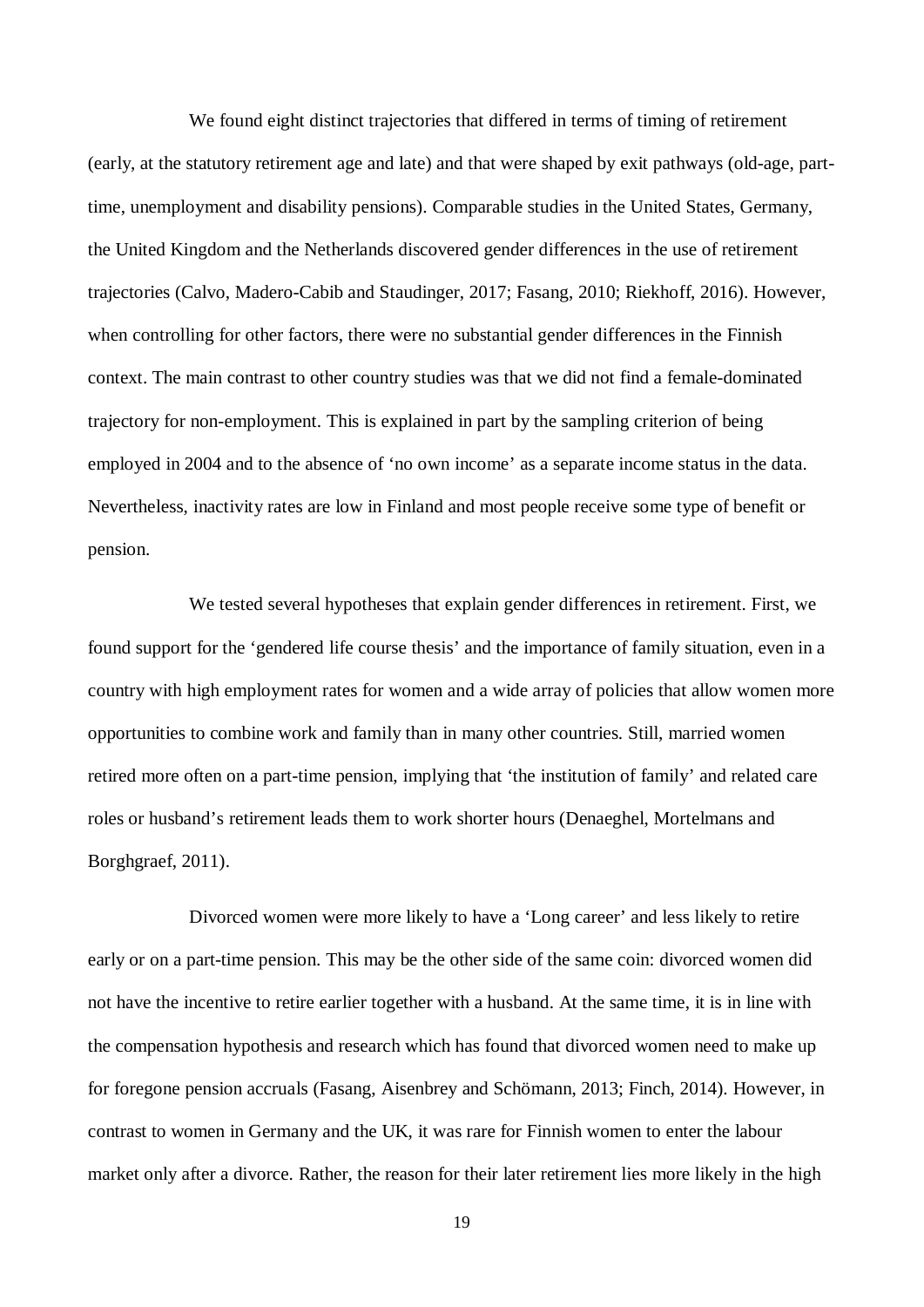costs of living alone, resulting in the need to continue work in order to secure a sufficient income. There was no evidence that having had children affected career length and retirement timing any differently for women and men in Finland. This is in contrast with findings from a recent study on two other Nordic countries, Sweden and Denmark, where longer career breaks for women were associated with later retirement (König, 2017).

Second, we found no strong support for the 'primacy of class thesis': there were clear differences between men and women in how socioeconomic factors influenced retirement (Radl, 2013). Rather, we found that our results supported a socioeconomic status maintenance hypothesis. Income was particularly instrumental in explaining women's later retirement, but not men's. The results are in line with an earlier study on Norway (Dahl, Nilsen, and Vaage, 2003) and suggest that for women, being in better and higher-paid jobs creates incentives to maintain such positions and lowers risks of involuntary early exit.

Higher education was associated with women's 'Early retirement' and 'Long careers'. This result is likely due to an interaction between gender and sector. In the Finnish public sector, certain female-dominated occupations that require tertiary-level education, such as teachers and nurses, have a lower occupational retirement age, causing women in particular to retire early. At the same time, those in the public sector with no occupational retirement age received an individual retirement age after the 2005 reform, which may be later than 63. This has affected higher educated workers in particular, who have been less likely than lower educated workers to exit early through disability pensions (Järnefelt and Nivalainen, 2016).

There was no substantial evidence that women were *more* vulnerable in their late careers than men. Rather, men and women experienced *different* vulnerabilities. The rate of sickness absences was somewhat higher among women and when they occurred, they decreased women's likelihood of having a 'Long career'. Similarly to Raymo *et al.* (2011) in the United States, we found that late career job loss was associated with a deferral of retirement among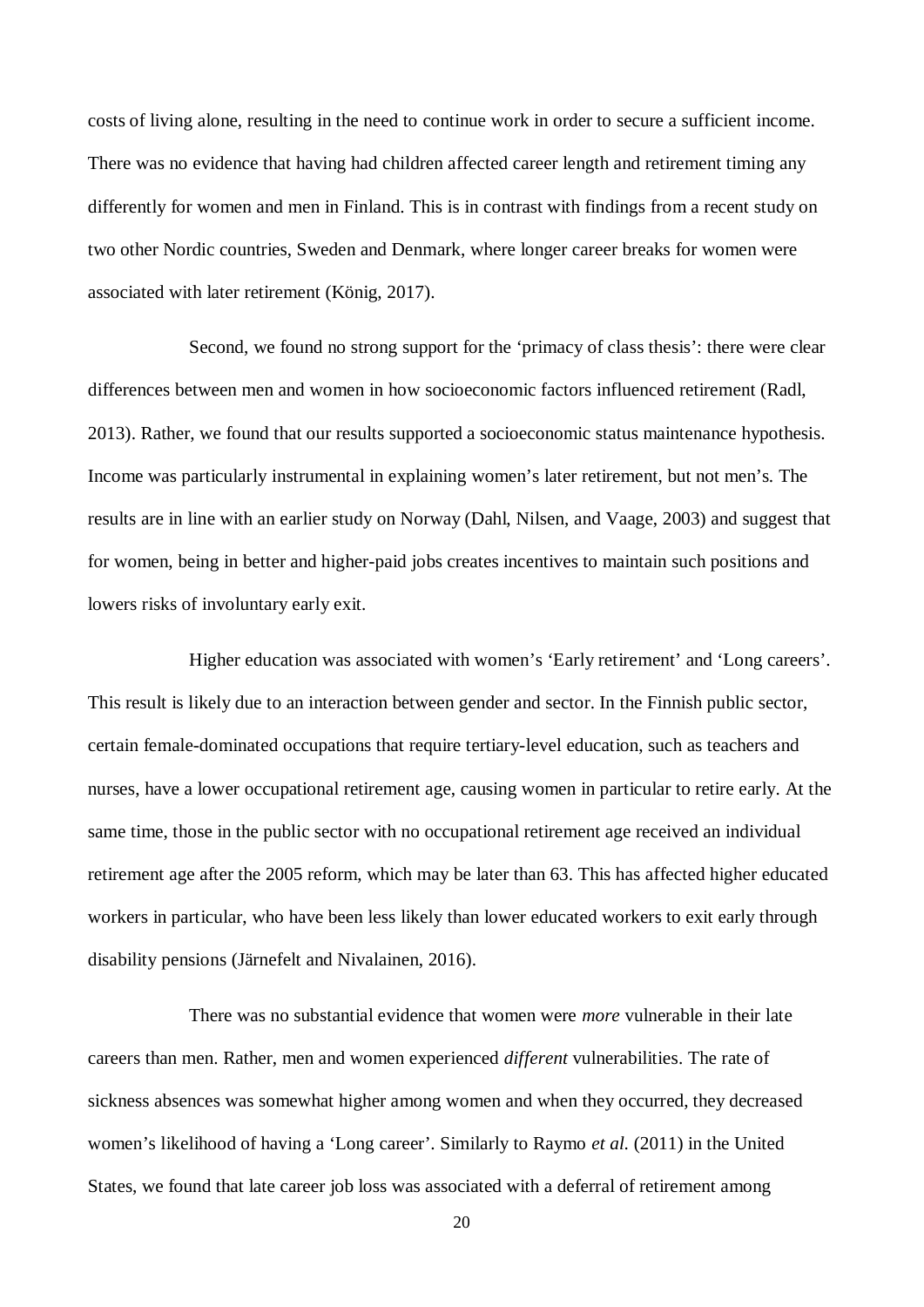women, but not among men. It is unclear from this study whether retirement is deferred for financial reasons, but this would be in line with the compensation hypothesis: later retirement is needed to compensate foregone earnings due to job loss.

Finally, one of the novelties of this study is our analysis of the role of public sector employment. We found that retirement in the public sector was fundamentally different from the private sector. Because women were employed in the public sector more often than men, women's retirement patterns largely overlapped with patterns in the public sector, whereas men's retirement overlapped more closely with patterns in the private sector. The findings suggest an interaction between gender, public sector and education, leading to higher educated women in the public sector to retire either early or late, depending on their occupation. Unemployment is less prevalent in the public sector. However, our results partly support the earlier finding that among women in the public sector, retirement on disability pensions has served as a substitute for the 'unemployment tunnel' exit pathway (Järnefelt, 2010; Kyyrä, 2015).

One limitation of the trajectory approach to retirement is that it yields broad and static categories of retirement patterns, leaving limited scope to control for the dynamics within those patterns. For studies concerned with the exact timing of retirement, survival analysis methods are more useful. Our study showed that retirement involves complex patterns of consecutive transitions that are shaped by individual characteristics and the institutional context. The 'holistic' use of trajectories as sequences of events should also be particularly useful for policy-making purposes. By identifying risky events or transitions early on in the trajectories, policy interventions could be more effectively aimed at averting definite withdrawal from the labour market later on.

This study shows that in Finland, gender differences in retirement trajectories are not large, but factors explaining allocation to each of the trajectories differ substantially by gender. We looked at these factors from various theoretical perspectives, but found that none of them dominates. Each of these factors rather can be seen in relation to each other across life courses and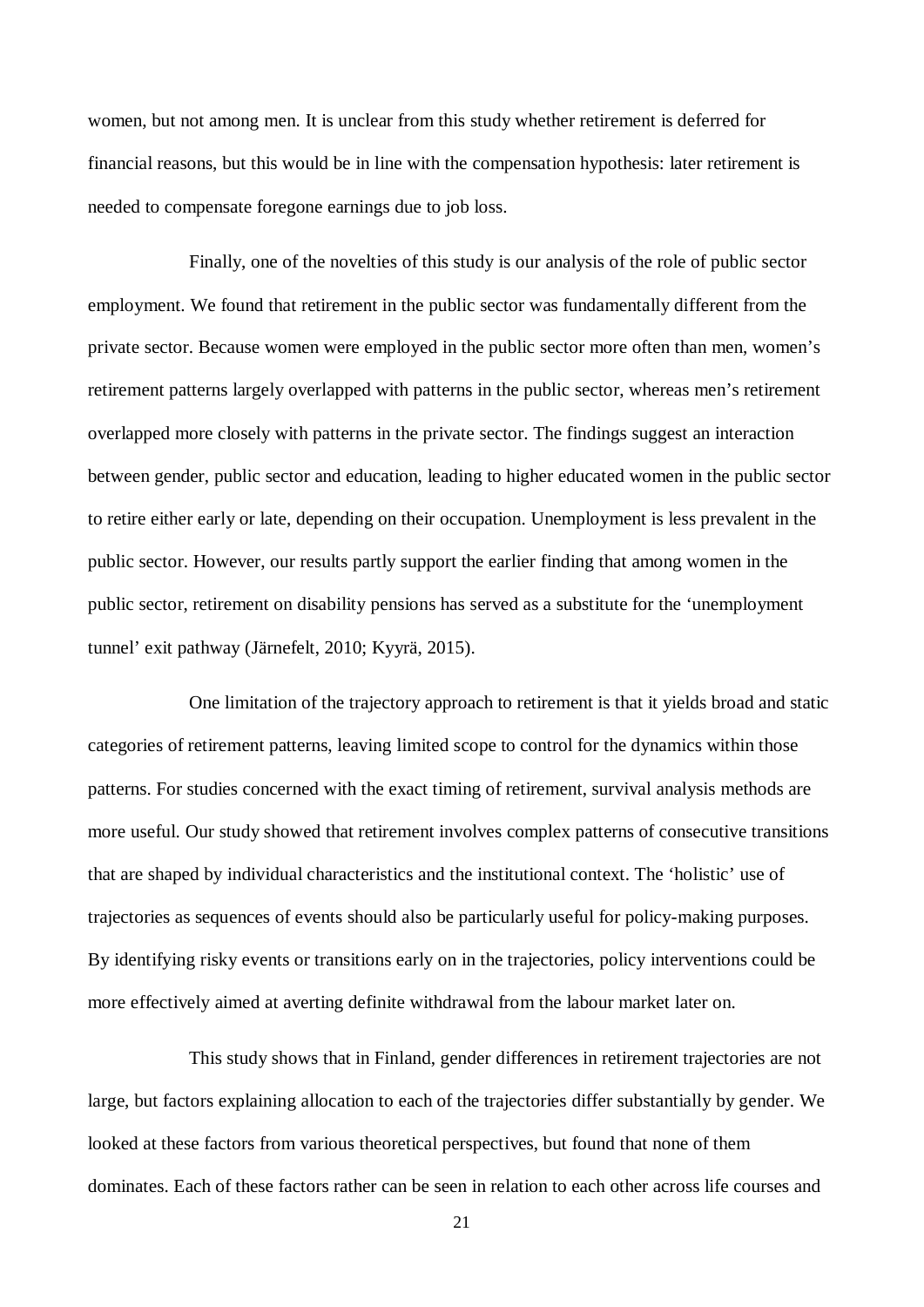in their specific institutional context (Krüger and Levy, 2001). Gender-specific cultural norms and structural incentives not only affect educational, occupational and family choices earlier in life, leading to variation in late career vulnerabilities, but they also shape decisions on how to combine work, family and leisure at the time of retiring. In this study, this was especially visible in the impact of public sector employment on retirement trajectories in Finland. The public sector has been key to women's employment, not only by providing jobs, but also by producing the services that allow combining work and family life. At the same time, it has imposed different rules and norms in shaping retirement, while creating gendered occupations that do not necessarily correlate with socioeconomic position. Although a large and female-dominated public sector is to some extent a typical trait of Finland's Nordic-type of welfare state, its impact illustrates how gender differences in retirement are shaped by life course institutionalization.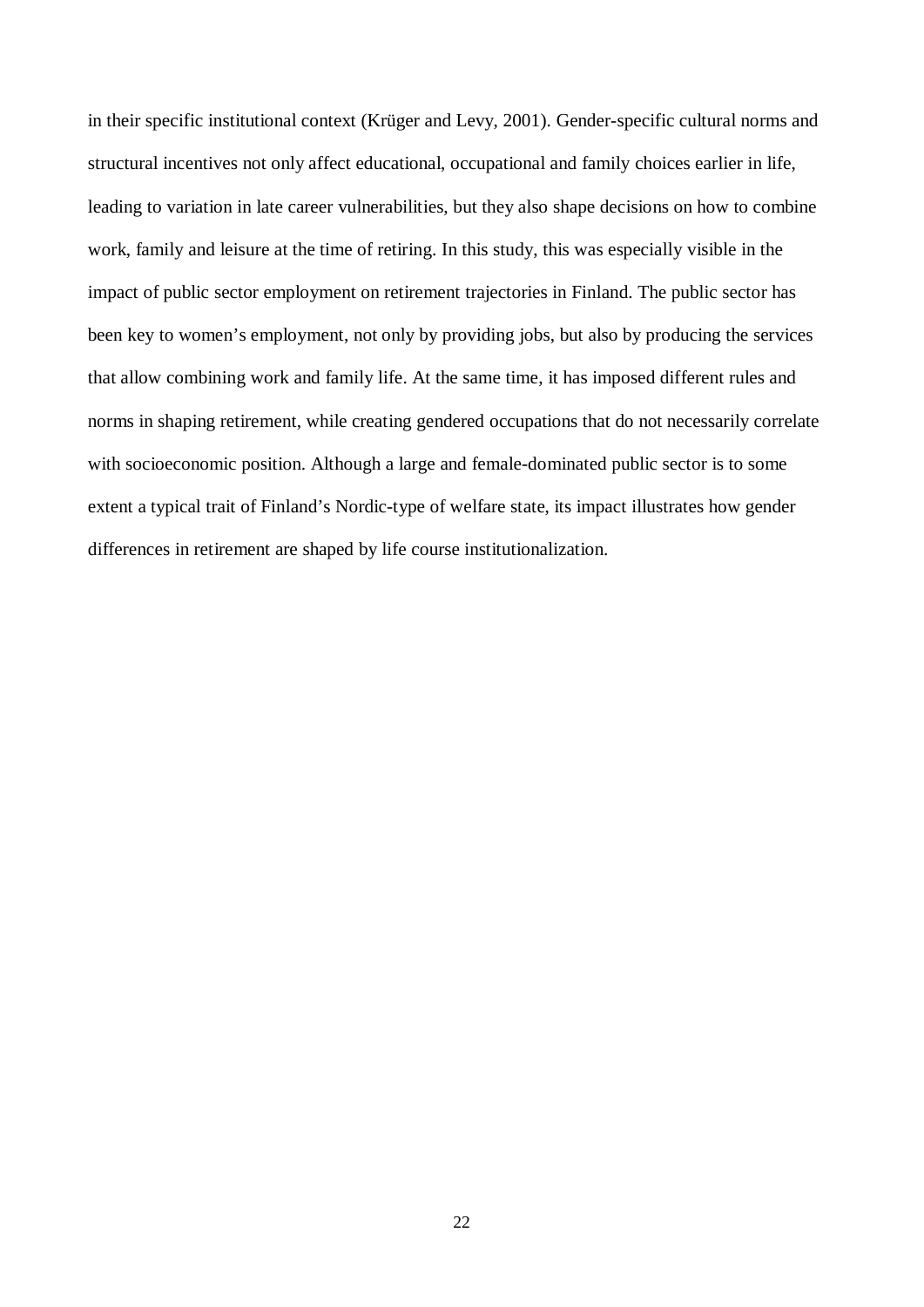#### **References**

- Abbott, A. (1995). Sequence analysis: new methods for old ideas, *Annual Review of Sociology*, **21**, 93-113.
- Aisenbrey, S. and Fasang, A.E. (2010). New life for old ideas: the 'second wave' of sequence analysis bringing the course back into the life course, *Sociological Methods & Research*, **38**, 420-462.
- Benjamini, Y. and Hochberg, Y. (1995). Controlling the false discovery rate: a practical and powerful approach to multiple testing, *Journal of the Royal Statistical Society: Series B*, **57**, 289-300.
- Blossfeld, H.-P., Buchholz, S. and Hofäcker, D. (eds.) (2006). *Globalization, Uncertainty and Late Careers in Society*. New York: Routledge.
- Calvo, E., Madero-Cabib, I. and Staudinger, U.M. (2017). Retirement sequences of older Americans: moderately destandardised and highly stratified across gender, class, and race, *The Gerontologist*, ahead of print publication, 1-11.
- Chan, S. and Stevens, A.H. (1999). Employment and retirement following a late-career job loss, *The American Economic Review*, **89**, 211-216.
- Dahl, S.-A., Nilsen, Ø.A. and Vaage, K. (2003). Gender differences in early retirement behaviour, *European Sociological Review*, **19**, 179-198.
- Denaeghel, K., Mortelmans, D. and Borghgraef, A. (2011). Spousal influence on the retirement decisions of single-earner and dual-earner couples, *Advances in Life Course Research*, **16**, 112- 123.
- De Preter, H., Mortelmans, D. and Van Looy, D. (2012). Retirement timing in Europe: does sector make a difference?, *Industrial Relations Journal*, **43**, 511-526.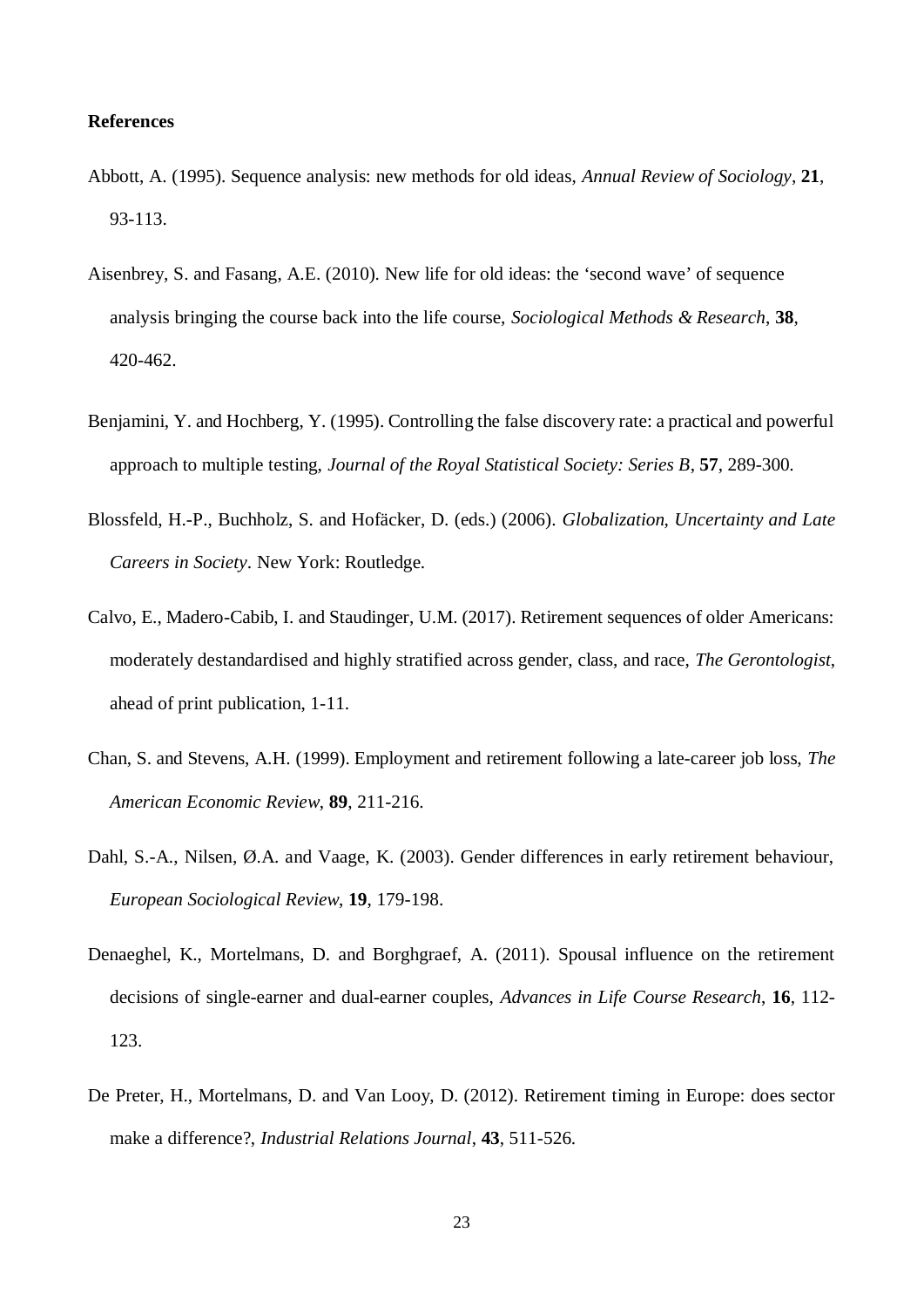- Ebbinghaus, B. (2006). *Reforming Early Retirement in Europe, Japan and the USA*. Oxford: Oxford University Press.
- Eurostat (2016). Employment and activity by sex and age annual data. Retrieved from <http://ec.europa.eu/eurostat/data/database>[October 2016].
- ETK and Kela (2015). *Statistical Yearbook of Pensioners in Finland 2014*. Helsinki: Juvenes Print.

Fasang, A.E. (2010). Retirement: institutional pathways and individual trajectories in Britain and Germany, *Sociological Research Online*, **15**. Available online at [http://www.socresonline.org.uk/15/2//1.html.](http://www.socresonline.org.uk/15/2//1.html)

- Fasang, A.E., Aisenbrey, S. and Schömann, K. (2013). Women's retirement income in Germany and Britain, *European Sociological Review*, **29**, 968-980.
- Finch, N. (2014). Why are women more likely than men to extend paid work? The impact of workfamily life history, *European Journal of Ageing*, **11**, 31-39.
- Gabadinho, A. *et al.* (2010). *Mining Sequence Data in R with the TraMineR Package: A User's Guide*. University of Geneva. Available online at

<http://mephisto.unige.ch/pub/TraMineR/doc/1.4/TraMineR-1.4-Users-Guide.pdf>[January 2014].

- Henkens, K. and Van Solinge, H. (2002). Spousal influences on the decision to retire, *International Journal of Sociology*, **32**, 55-74.
- Järnefelt, N. (2010). Education and longer working lives. A longitudinal study on education differences in the late exit from working life of older employees in Finland. *Finnish Centre for Pensions, Studies* 2010/1.
- Järnefelt, N. and Nivalainen, S. (2016) Why later retirement intentions in the public sector compared to the private sector? In: N. Järnefelt (ed.) *Working Conditions and Working Lives –*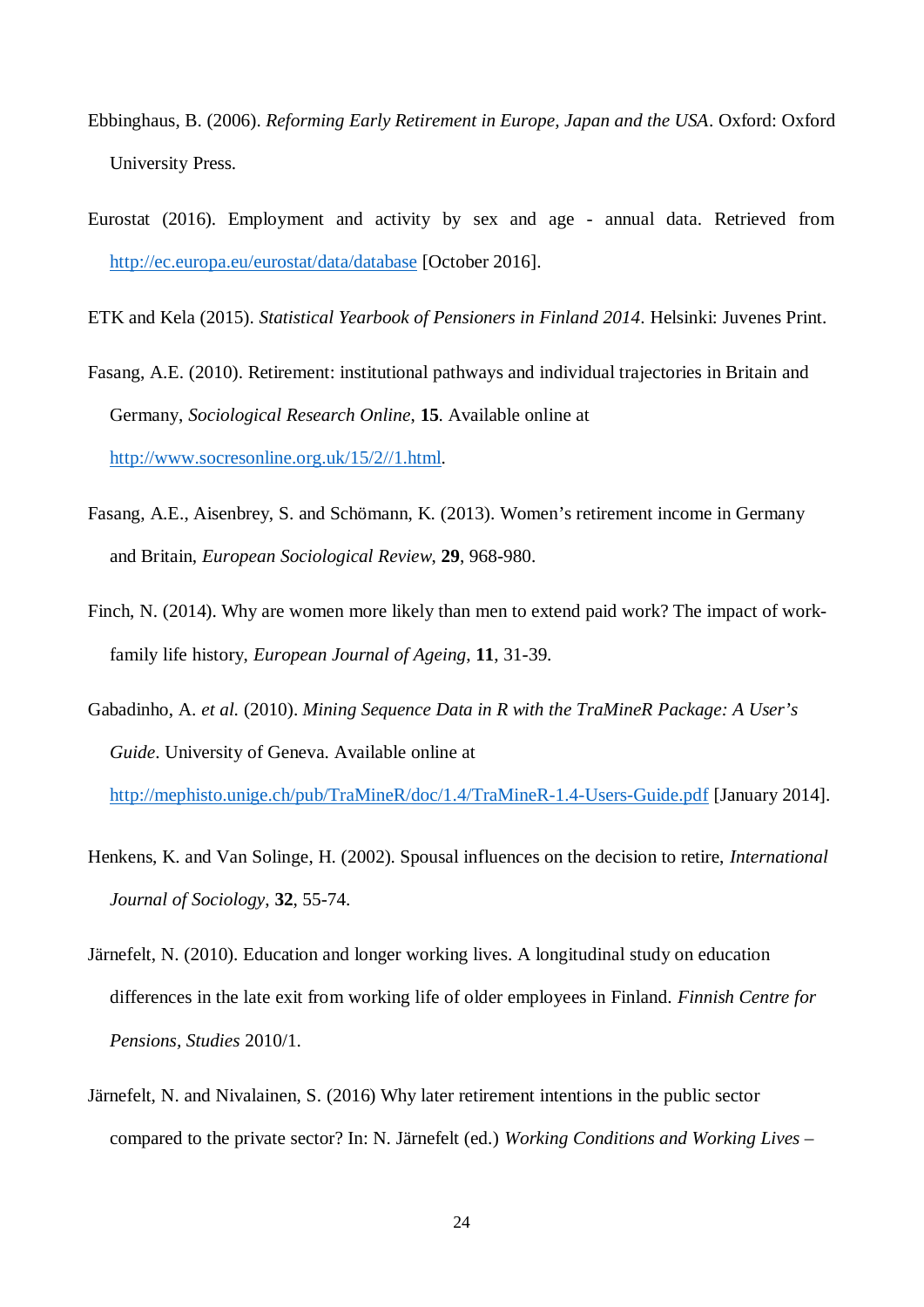*Research on the Stability of Working Lives and Retirement*. *Finnish Centre for Pensions, Studies* 08/2016, pp. 201-25.

- König, S. (2017). Career histories as determinants of gendered retirement timing in the Danish and Swedish pension systems, *European Journal of Ageing*, ahead of print online publication.
- Krüger, H. and Levy, R. (2001). Linking life courses, work and the family: theorizing a not so visible nexus between women and men, *Canadian Journal of Sociology*, **26**, 145-166.
- Kurvinen, A. *et al.* (2016). Late career job loss employment trajectories and retirement of displaced workers aged above 45 years. *Finnish Centre for Pensions, Studies* 02/2016.
- Kyyrä, T. (2015). Early retirement policy in the presence of competing exit pathways: evidence from pension reforms in Finland, *Economica*, **82**, 46-78.
- Madero-Cabib, I. (2015). The life course determinants of vulnerability in late careers, *Longitudinal and Life Course Studies*, **6**, 88-106.
- Madero-Cabib, I. and Fasang, A.E. (2016). Gendered work-family life courses and financial wellbeing in retirement, *Advances in Life Course Studies*, **27**, 43-60.
- OECD (2014). The economic consequences of ageing. In: *OECD Economic Surveys: Finland 2014*. Paris: OECD Publishing.
- Radl, J. (2013). Labour market exit and social stratification in Western Europe: the effects of social class and gender on the timing of retirement, *European Sociological Review*, **29**, 654-668.
- Rantala, J. and Riihelä, M. (2016). Income differences between retired men and women in 1995- 2013. *Finnish Centre for Pensions, Reports* 01/2016.
- Raymo, J.M. *et al.* (2011). Precarious employment, bad jobs, labor unions, and early retirement. *Journal of Gerontology: Social Sciences*, **66B**, 249-259.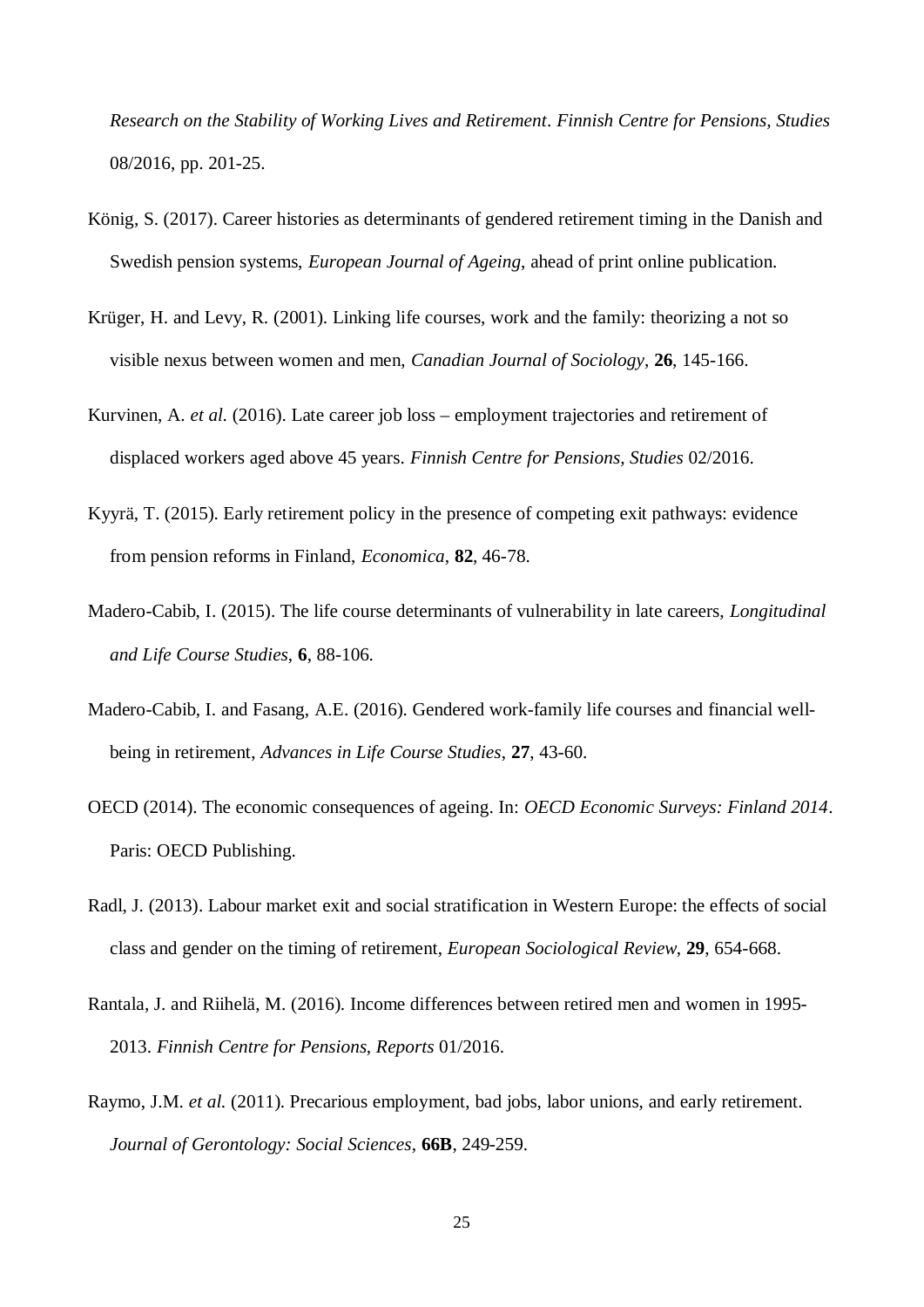- Riekhoff, A.J. (2016). Institutional and socio-economic drivers of work-to-retirement trajectories in the Netherlands, *Ageing & Society*, ahead of print publication, 1-26.
- Studer, M. (2013). WeightedCluster library manual: a practical guide to creating typologies of trajectories in the social sciences with R. *LIVES Working Papers*, no. 24. Available online at <http://dx.doi.org/10.12682/lives.2296-1658.2013.24> [March 2015].
- Takala, M. and Väänänen, N. (2016). Does part-time pension extend working lives? *Finnish Centre for Pensions, Reports* 05/2016.
- Tuominen, E. (2013). Flexible retirement in Finland. The evaluation of the Finnish flexible retirement scheme in light of employer and employee surveys. *Finnish Centre for Pensions, Working Papers* 03/2013.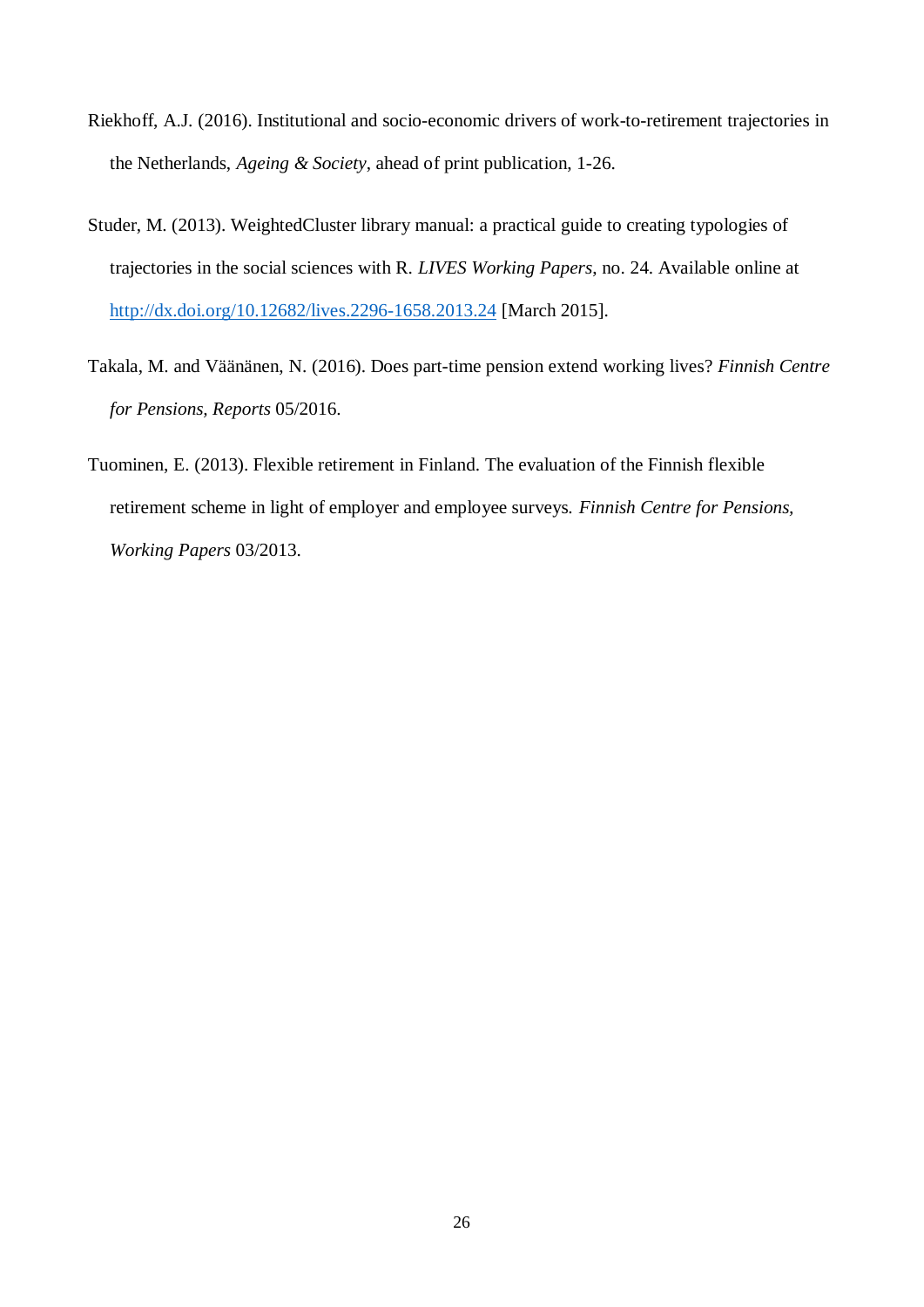

# Figure 1: State distribution plots for the eight-cluster solution of sequence analysis.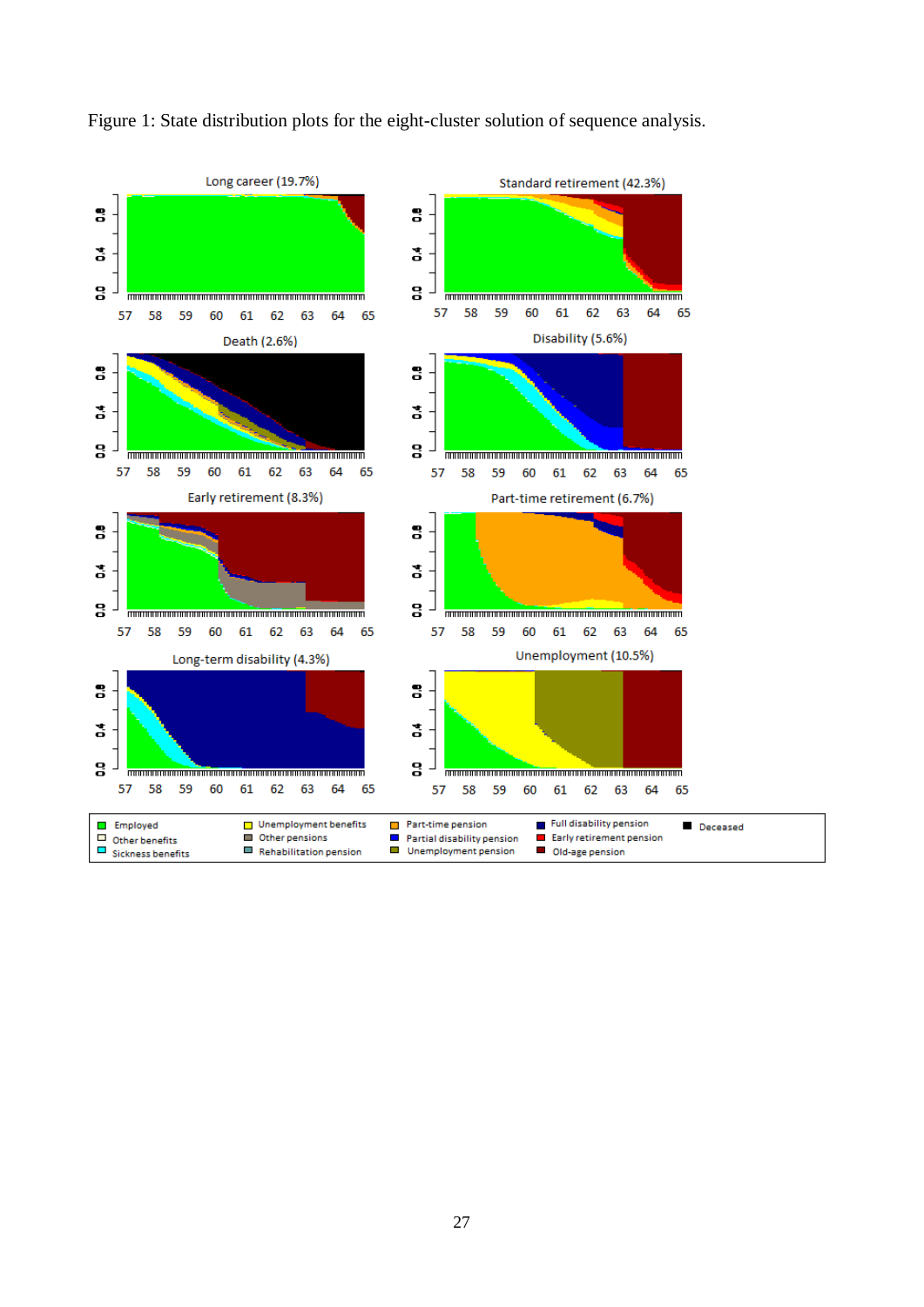|                           |                                    | Men   | $\%$ | Women | $\%$ | P-value |
|---------------------------|------------------------------------|-------|------|-------|------|---------|
| Trajectory                | Standard                           | 3,957 | 43.0 | 3,972 | 41.8 | > 0.001 |
|                           | retirement                         |       |      |       |      |         |
|                           | Long career                        | 1,843 | 20.0 | 1,923 | 20.2 |         |
|                           | Early retirement                   | 706   | 7.7  | 767   | 8.1  |         |
|                           | Part-time                          | 545   | 5.9  | 695   | 7.3  |         |
|                           | retirement                         |       |      |       |      |         |
|                           | Unemployment                       | 952   | 10.4 | 969   | 10.2 |         |
|                           | Disability                         | 475   | 5.2  | 599   | 6.3  |         |
|                           | Long-term                          | 406   | 4.4  | 406   | 4.3  |         |
|                           | disability                         |       |      |       |      |         |
|                           | Death                              | 310   | 3.4  | 177   | 1.9  |         |
| Marital status            | Married                            | 6,708 | 73.0 | 6,247 | 65.7 | > 0.001 |
|                           | Not married                        | 939   | 10.2 | 937   | 9.9  |         |
|                           | Divorced                           | 1,398 | 15.2 | 1,813 | 19.1 |         |
|                           | Widowed                            | 149   | 1.6  | 511   | 5.4  |         |
| Children                  | Children                           | 7,428 | 85.0 | 7,504 | 84.0 | 0.061   |
|                           | No children                        | 1,306 | 15.0 | 1,427 | 16.0 |         |
| Education                 | Lower                              | 3,050 | 33.2 | 2,898 | 30.5 | > 0.001 |
|                           | Intermediate                       | 4,377 | 47.6 | 5,333 | 56.1 |         |
|                           | Higher                             | 1,767 | 19.2 | 1,277 | 13.4 |         |
| Occupational<br>status    | Farmers                            | 590   | 6.4  | 287   | 3.0  | > 0.001 |
|                           | Other self-<br>employed            | 1,233 | 13.4 | 635   | 6.7  |         |
|                           | Upper-level                        | 2,009 | 21.9 | 1,604 | 16.9 |         |
|                           | employees<br>Lower-level           | 1,644 | 17.9 | 4,516 | 47.5 |         |
|                           | employees                          |       |      |       |      |         |
|                           | Manual workers                     | 3,346 | 36.4 | 2,198 | 23.1 |         |
|                           | Other                              | 372   | 4.0  | 268   | 2.8  |         |
| Income<br>quartile        | First (lowest)                     | 2,369 | 26.2 | 2,270 | 23.9 | > 0.001 |
|                           | Second                             | 2,368 | 25.9 | 2,292 | 24.1 |         |
|                           | Third                              | 2,241 | 24.5 | 2,427 | 25.5 |         |
|                           | Fourth (highest)                   | 2,151 | 23.5 | 2,514 | 26.5 |         |
| Sector                    | Private                            | 7,343 | 79.9 | 4,895 | 51.5 | > 0.001 |
|                           | Public                             | 1,851 | 20.1 | 4,613 | 48.5 |         |
| Months in<br>unemployment | Zero                               | 7,048 | 76.7 | 7,364 | 77.5 | 0.003   |
| in last ten<br>years      |                                    |       |      |       |      |         |
|                           | Less than 24                       | 1,304 | 14.2 | 1,200 | 12.6 |         |
|                           | More than 24                       | 842   | 9.2  | 944   | 9.9  |         |
| Sickness spells           | Zero                               | 7,214 | 78.5 | 7,139 | 75.1 | > 0.001 |
|                           | During at least<br>one year in the | 270   | 2.9  | 326   | 3.4  |         |
|                           | past ten years                     |       |      |       |      |         |
|                           | During at least<br>one year in the | 1,120 | 12.2 | 1,357 | 14.3 |         |
|                           | past five years<br>In $2004$       | 590   | 6.4  | 686   | 7.2  |         |

Note: P-values are based on two-sided Chi-square tests for differences between men and women.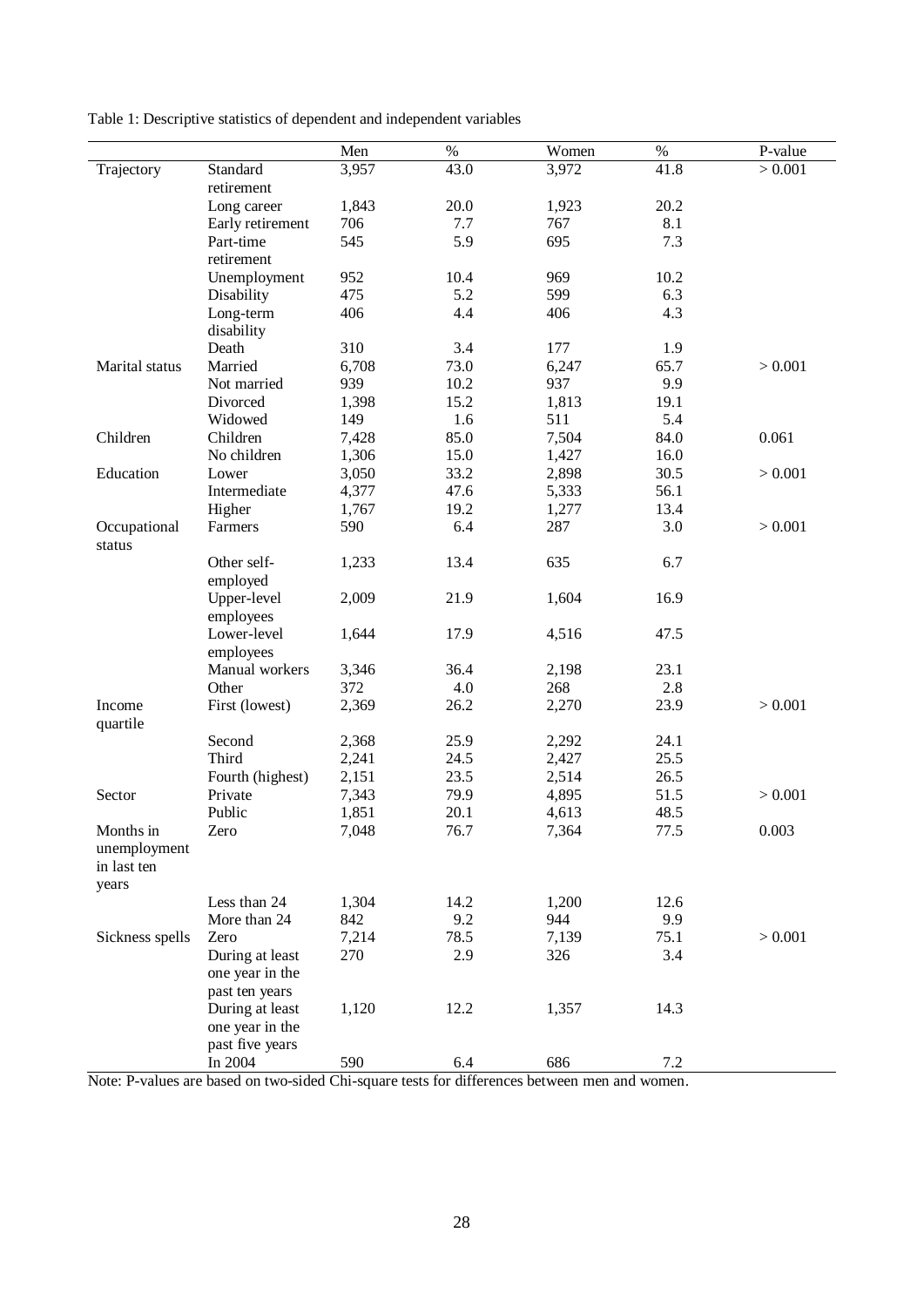|                                                                          |                                                                          | Long      | Early      | Part-time  |                         |           |                 |           |
|--------------------------------------------------------------------------|--------------------------------------------------------------------------|-----------|------------|------------|-------------------------|-----------|-----------------|-----------|
|                                                                          |                                                                          | career    | retirement | retirement | Unemployment Disability |           | Long disability | Death     |
| Female (ref. $=$ Male)                                                   |                                                                          | 0.926     | 0.874      | $1.181*$   | 1.101                   | 1.117     | $0.818*$        | $0.474**$ |
| Marital status (ref. $=$ Married)                                        | Not married                                                              | 1.248*    | 0.802      | $0.481**$  | 0.947                   | 1.073     | 1.041           | 1.298     |
|                                                                          | Divorced                                                                 | 1.299**   | 0.882      | $0.694**$  | 0.897                   | 1.129     | 1.109           | $1.411*$  |
|                                                                          | Widowed                                                                  | 1.050     | 1.012      | $0.617*$   | 1.115                   | 1.241     | 1.051           | 1.207     |
| Children (ref. $=$ No children)                                          |                                                                          | 1.111     | 1.052      | 1.014      | $0.826*$                | 0.999     | 0.843           | 0.978     |
| Education (ref. $=$ Lower)                                               | Intermediate                                                             | 1.026     | 1.141      | 1.100      | 0.884                   | 0.868     | $0.824*$        | 0.849     |
|                                                                          | Higher                                                                   | 1.487**   | 1.308      | 1.329      | $0.603**$               | $0.619*$  | $0.602*$        | 0.908     |
| Occupational status                                                      |                                                                          |           |            |            |                         |           |                 |           |
| $ref. = Lower-level employees)$                                          | Farmers                                                                  | $4.305**$ | $7.125**$  | 0.603      | $0.055**$               | 1.179     | 1.257           | 1.693     |
|                                                                          | Other self-employed                                                      | $1.620**$ | $0.485**$  | 1.047      | $0.242**$               | 1.225     | 0.725           | 0.742     |
|                                                                          | Upper-level employees                                                    | 1.047     | $0.791*$   | 0.832      | 0.812                   | 0.853     | 0.724           | 0.716     |
|                                                                          | Manual workers                                                           | 0.928     | $0.691**$  | 1.076      | 1.160                   | $1.504**$ | 1.598**         | 1.145     |
|                                                                          | Other                                                                    | 1.174     | $2.150**$  | $0.349*$   | $2.621**$               | 1.296     | 4.229**         | 1.130     |
| Income (ref. $=$ Lowest quartile)                                        | Second quartile                                                          | 1.143     | 0.798      | 1.491**    | $0.806*$                | 1.006     | 0.901           | 0.754     |
|                                                                          | Third quartile                                                           | $1.230**$ | $1.423**$  | 1.339*     | 0.836                   | 0.807     | 0.860           | 0.841     |
|                                                                          | Highest quartile                                                         | $1.357**$ | 1.783**    | $1.412**$  | 0.880                   | $0.699*$  | $0.695*$        | 0.786     |
| Public sector (ref. $=$ Private sector)                                  |                                                                          | $1.914**$ | 2.092**    | $1.607**$  | $0.504**$               | $1.761**$ | $2.131**$       | 1.334*    |
| Months in unemployment (last 10 years) (ref. $= 0$ ) Less than 24 months |                                                                          | 1.182*    | $0.278**$  | $0.745*$   | 1.455**                 | 1.113     | 0.985           | 0.899     |
|                                                                          | More than 24 months                                                      | 1.248*    | $0.303**$  | $0.323**$  | 3.232**                 | 0.762     | 0.809           | 1.853**   |
| Sickness days (ref. $= 0$ )                                              | During at least 1 year<br>in the past 10 years<br>During at least 1 year | $0.693*$  | 1.090      | 1.409      | $1.820**$               | 2.449**   | 6.788**         | $2.325**$ |
|                                                                          | in the past 5 years                                                      | 0.980     | 1.459**    | 1.175      | 1.743**                 | 2.884**   | 4.977**         | 1.905**   |
|                                                                          | In 2004                                                                  | 0.921     | 1.050      | 0.903      | 1.036                   | 1.707**   | $2.173**$       | 1.019     |
| Nagelkerke $R^2$                                                         | 0.218                                                                    |           |            |            |                         |           |                 |           |
| ${\bf N}$                                                                | 17,623                                                                   |           |            |            |                         |           |                 |           |

Table 2: Multinomial regression model for work-to-retirement trajectories: whole population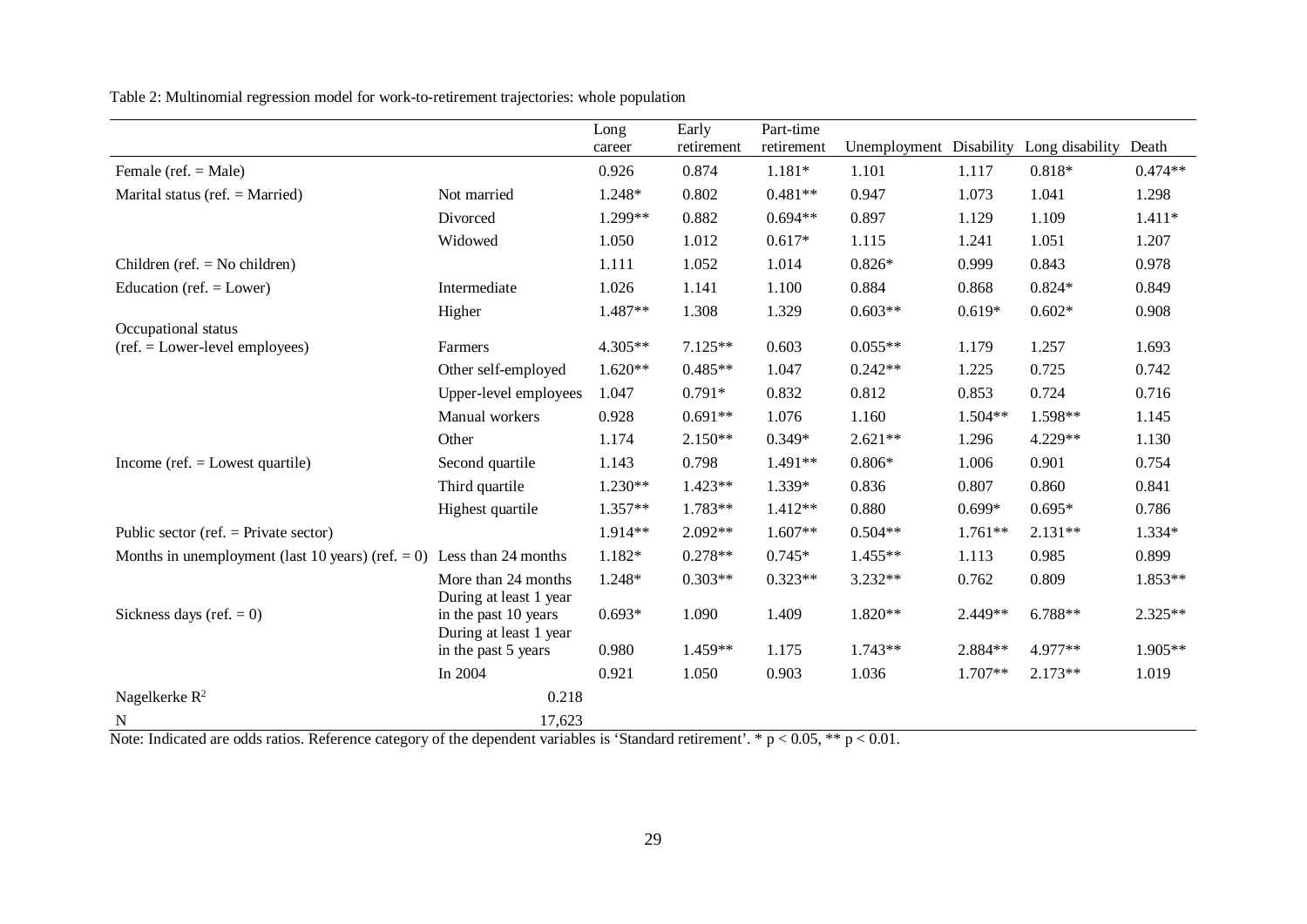Table 3: Multinomial regression model for work-to-retirement trajectories: men

|                                                      |                                                | Long      | Early      | Part-time  |                         |           |                 |           |
|------------------------------------------------------|------------------------------------------------|-----------|------------|------------|-------------------------|-----------|-----------------|-----------|
|                                                      |                                                | career    | retirement | retirement | Unemployment Disability |           | Long disability | Death     |
| Marital status (ref. $=$ Married)                    | Not married                                    | 1.314     | 0.760      | 0.805      | 1.007                   | 1.470     | 1.140           | 1.267     |
|                                                      | Divorced                                       | 1.044     | 1.101      | 0.838      | 0.941                   | 0.927     | 1.173           | 1.729**   |
|                                                      | Widowed                                        | 0.882     | 0.767      | 0.854      | 1.131                   | 0.892     | 0.882           | 1.521     |
| Children (ref. $=$ No children)                      |                                                | 1.167     | 1.000      | 0.922      | 0.869                   | 1.171     | 0.886           | 0.963     |
| Education (ref. $=$ Lower)                           | Intermediate                                   | 1.005     | 1.049      | 1.123      | 0.908                   | 0.835     | 0.921           | 0.878     |
|                                                      | Higher                                         | 1.241     | 0.922      | 1.543*     | $0.594**$               | $0.540*$  | 0.595           | 0.884     |
| Occupational status                                  |                                                |           |            |            |                         |           |                 |           |
| $ref. = Lower-level employees)$                      | Farmers                                        | $3.941**$ | $6.682**$  | 0.859      | $0.059**$               | 1.067     | 0.884           | 1.744     |
|                                                      | Other self-employed                            | $1.512**$ | $0.430**$  | 1.336      | $0.144**$               | 1.299     | 0.573           | 0.823     |
|                                                      | Upper-level employees                          | 1.095     | $0.668*$   | 0.860      | $0.693*$                | 1.276     | 0.526           | 0.646     |
|                                                      | Manual workers                                 | 0.835     | $0.639**$  | 1.162      | 0.941                   | $1.724**$ | 1.233           | 1.135     |
|                                                      | Other                                          | 1.280     | 2.168*     | 0.181      | 2.736**                 | 1.931     | 2.791           | 1.281     |
| Income (ref. $=$ Lowest quartile)                    | Second quartile                                | 1.168     | 1.111      | 1.783**    | 0.949                   | 1.112     | 1.039           | 0.928     |
|                                                      | Third quartile                                 | 1.160     | 1.811**    | 1.579*     | 0.999                   | 0.930     | 0.844           | 0.993     |
|                                                      | Highest quartile                               | 1.260     | 1.517*     | $1.637*$   | 1.137                   | 0.703     | 0.661           | 0.839     |
| Public sector (ref. $=$ Private sector)              |                                                | 2.292**   | $3.115**$  | 1.820**    | $0.641**$               | 1.168     | 1.840           | $1.661**$ |
| Months in unemployment (last 10 years) (ref. $= 0$ ) | Less than 24 months                            | 0.955     | $0.209**$  | $0.519**$  | 1.194                   | 1.093     | 1.024           | 0.924     |
|                                                      | More than 24 months<br>During at least 1 year  | 0.997     | $0.331**$  | $0.298**$  | 2.535**                 | 1.014     | 1.326           | 2.196**   |
| Sickness days (ref. $= 0$ )                          | in the past 10 years<br>During at least 1 year | 0.784     | 0.817      | 1.212      | 1.488                   | $2.650**$ | $4.552**$       | $2.132*$  |
|                                                      | in the past 5 years                            | 1.031     | 1.420*     | 1.216      | 1.698**                 | $3.101**$ | 4.953**         | $2.043**$ |
|                                                      | In 2004                                        | 0.959     | 0.772      | 0.949      | 1.150                   | 1.870**   | $2.248**$       | 0.879     |
| Nagelkerke $R^2$                                     | 0.225                                          |           |            |            |                         |           |                 |           |
| N                                                    | 8,697                                          |           |            |            |                         |           |                 |           |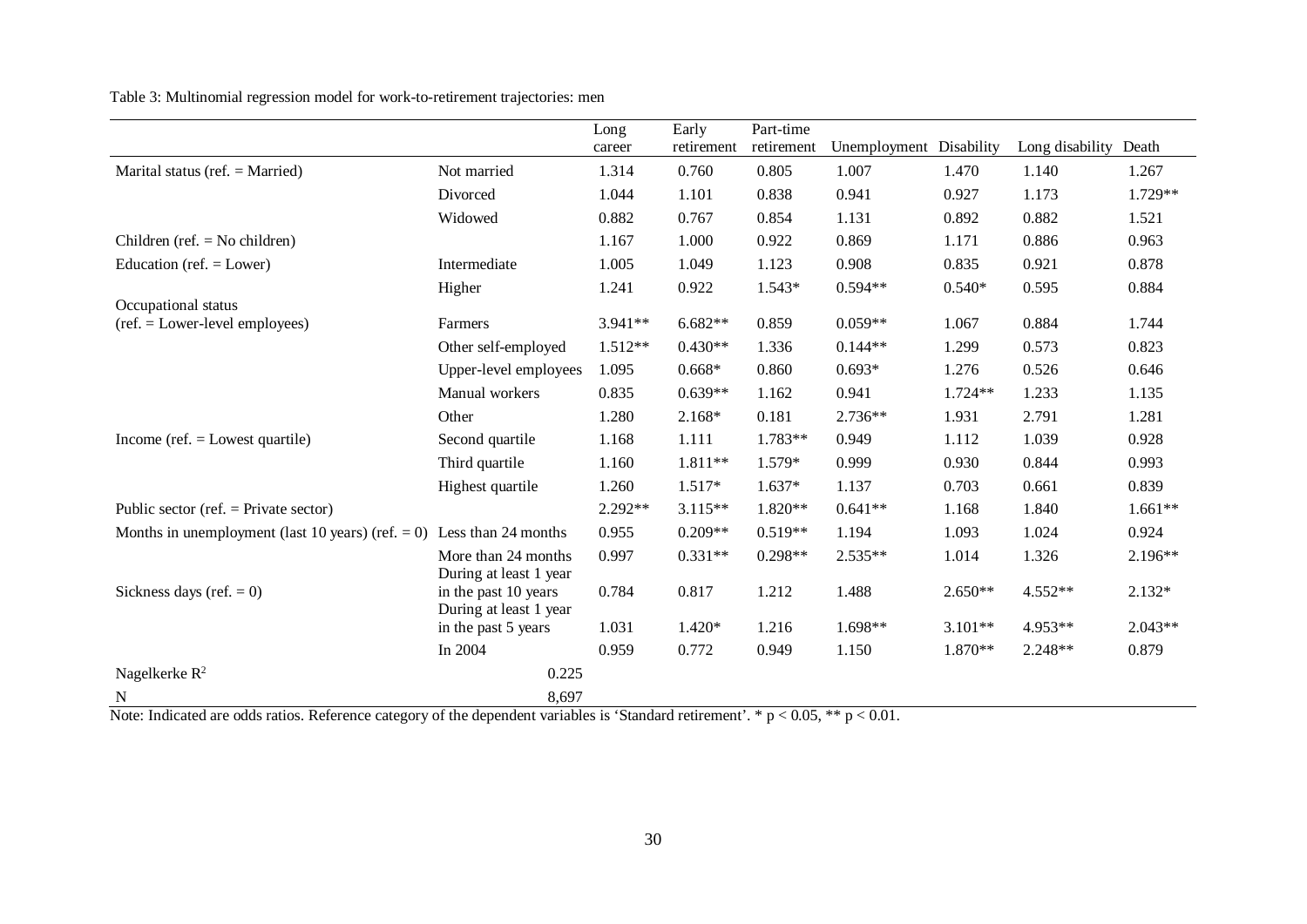Table 4: Multinomial regression model for work-to-retirement trajectories: women

|                                                                          |                                                | Long      | Early      | Part-time  |                         |           |                 |          |
|--------------------------------------------------------------------------|------------------------------------------------|-----------|------------|------------|-------------------------|-----------|-----------------|----------|
|                                                                          |                                                | career    | retirement | retirement | Unemployment Disability |           | Long disability | Death    |
| Marital status (ref. $=$ Married)                                        | Not married                                    | 1.187     | 0.836      | $0.256**$  | 1.012                   | 0.686     | 0.900           | 1.497    |
|                                                                          | Divorced                                       | 1.519**   | $0.734*$   | $0.619**$  | 0.899                   | 1.295*    | 1.047           | 0.919    |
|                                                                          | Widowed                                        | 1.127     | 1.019      | $0.550*$   | 1.130                   | 1.382     | 1.046           | 0.940    |
| Children (ref. $=$ No children)                                          |                                                | 0.457     | 1.143      | 1.119      | $0.784*$                | 0.872     | 0.817           | 1.062    |
| Education (ref. $=$ Lower)                                               | Intermediate                                   | 1.066     | 1.242      | 1.108      | 0.860                   | 0.875     | $0.700**$       | 0.799    |
|                                                                          | Higher                                         | 1.839**   | 1.792**    | 1.136      | $0.509*$                | 0.753     | 0.611           | 0.921    |
| Occupational status                                                      |                                                |           |            |            |                         |           |                 |          |
| $(ref. = Lower-level employees)$                                         | Farmers                                        | 4.340**   | 7.138**    | 0.318      | $0.037**$               | 1.591     | 1.913           | 1.665    |
|                                                                          | Other self-employed                            | $1.726**$ | $0.529*$   | 0.719      | $0.376**$               | 1.386     | 0.904           | 0.533    |
|                                                                          | Upper-level employees                          | 0.933     | 0.785      | 0.844      | 0.793                   | 0.657     | 0.843           | 0.832    |
|                                                                          | Manual workers                                 | 1.013     | $0.543**$  | 1.091      | 1.328**                 | $1.449**$ | 1.786**         | 1.062    |
|                                                                          | Other                                          | 1.067     | 1.778      | 0.488      | $2.376**$               | 0.814     | 5.526**         | 0.697    |
| Income (ref. $=$ Lowest quartile)                                        | Second quartile                                | 1.142     | $0.560**$  | 1.282      | $0.714**$               | 0.882     | 0.790           | $0.535*$ |
|                                                                          | Third quartile                                 | 1.296*    | 1.167      | 1.162      | $0.723*$                | $0.689*$  | 0.897           | 0.680    |
|                                                                          | Highest quartile                               | 1.448**   | $2.016**$  | 1.296      | 0.746                   | $0.674*$  | 0.728           | 0.695    |
| Public sector (ref. $=$ Private sector)                                  |                                                | $1.699**$ | 1.644**    | $1.456**$  | $0.451**$               | $2.254**$ | $2.661**$       | 1.304    |
| Months in unemployment (last 10 years) (ref. $= 0$ ) Less than 24 months |                                                | $1.477**$ | $0.365**$  | 0.984      | 1.835**                 | 1.124     | 0.958           | 0.817    |
|                                                                          | More than 24 months<br>During at least 1 year  | $1.505**$ | $0.294**$  | $0.334**$  | 4.034**                 | $0.589**$ | $0.446**$       | 1.304    |
| Sickness days (ref. $= 0$ )                                              | in the past 10 years<br>During at least 1 year | $0.603*$  | 1.378      | 1.627      | 2.055**                 | 2.349**   | 9.427**         | $2.555*$ |
|                                                                          | in the past 5 years                            | 0.917     | $1.409**$  | 1.120      | $1.744**$               | $2.664**$ | 5.215**         | 1.749*   |
|                                                                          | In 2004                                        | 0.869     | 1.359      | 0.864      | 0.939                   | 1.589*    | $2.145**$       | 1.304    |
| Nagelkerke $\mathbf{R}^2$                                                | 0.241                                          |           |            |            |                         |           |                 |          |
| N                                                                        | 8,926                                          |           |            |            |                         |           |                 |          |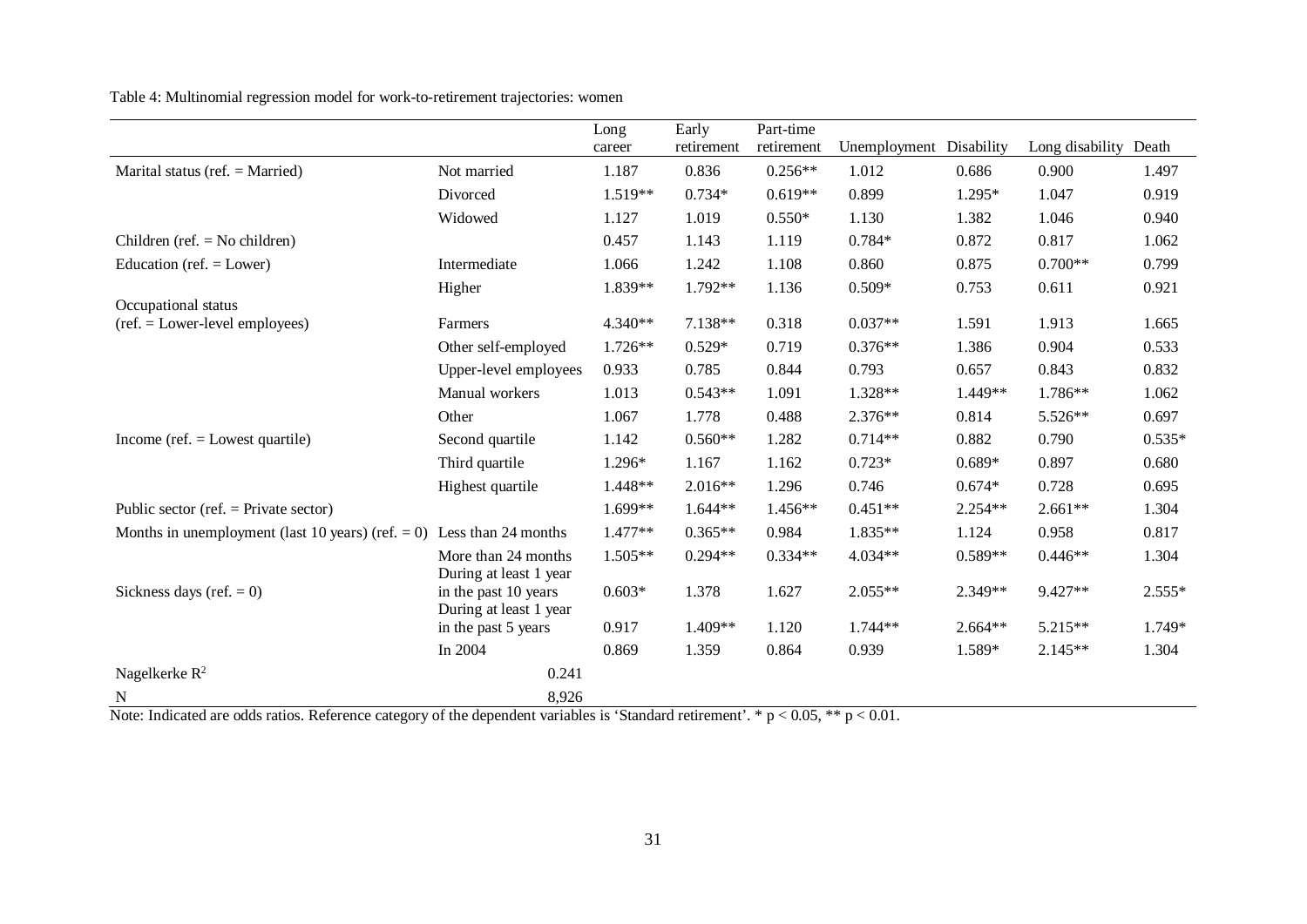| Table 5: Multinomial regression model for work-to-retirement trajectories: private sector |  |
|-------------------------------------------------------------------------------------------|--|
|-------------------------------------------------------------------------------------------|--|

|                                                      |                                                | Long    | Early      | Part-time  |                         |           |                 |           |
|------------------------------------------------------|------------------------------------------------|---------|------------|------------|-------------------------|-----------|-----------------|-----------|
|                                                      |                                                | career  | retirement | retirement | Unemployment Disability |           | Long disability | Death     |
| Female (ref. $=$ Male)                               |                                                | 1.074   | 1.072      | $1.357**$  | 1.131                   | 0.910     | $0.646**$       | $0.499**$ |
| Marital status (ref. $=$ Married)                    | Not married                                    | 1.539** | 0.937      | 0.694      | 1.154                   | 0.963     | 0.998           | 1.180     |
|                                                      | Divorced                                       | 1.142   | 0.763      | 0.735      | 0.844                   | 1.016     | 1.296           | 1.349     |
|                                                      | Widowed                                        | 1.098   | 1.135      | 0.914      | 1.165                   | 1.371     | 1.328           | 2.239     |
| Children (ref. $=$ No children)                      |                                                | 1.147   | 0.990      | 1.112      | 0.861                   | 0.927     | 0.937           | 1.001     |
| Education (ref. $=$ Lower)                           | Intermediate                                   | 1.199   | 0.872      | 0.941      | 0.879                   | 0.835     | 0.838           | 0.804     |
|                                                      | Higher                                         | 1.398*  | 0.879      | 1.053      | $0.599**$               | 0.660     | 0.777           | 0.789     |
| Occupational status                                  |                                                |         |            |            |                         |           |                 |           |
| $(ref. = Lower-level employees)$                     | Upper-level employees                          | 1.290   | 0.918      | 0.904      | 0.862                   | 1.178     | 0.650           | 0.865     |
|                                                      | Manual workers                                 | 0.869   | 0.900      | 1.000      | 1.091                   | $1.521**$ | 1.237           | 0.957     |
| Income (ref. $=$ Lowest quartile)                    | Second quartile                                | 0.976   | 0.637      | $2.131**$  | 1.084                   | 1.014     | 1.253           | 0.940     |
|                                                      | Third quartile                                 | 1.118   | 1.369      | 1.966**    | 1.216                   | 0.839     | 1.142           | 0.968     |
|                                                      | Highest quartile                               | 1.040   | 1.957**    | 1.802**    | 1.136                   | $0.536**$ | 0.755           | 0.549     |
| Months in unemployment (last 10 years) (ref. $= 0$ ) | Less than 24 months                            | 1.169   | $0.253**$  | $0.642**$  | 1.069                   | 1.213     | 1.182           | 1.008     |
|                                                      | More than 24 months<br>During at least 1 year  | 1.333   | 0.545      | 0.523      | 2.495**                 | 1.031     | 1.515           | 2.356**   |
| Sickness days (ref. $= 0$ )                          | in the past 10 years<br>During at least 1 year | 0.731   | 0.621      | 1.523      | 1.656*                  | 1.754     | 4.860**         | 1.818     |
|                                                      | in the past 5 years                            | 1.121   | 1.401      | 1.050      | 1.827**                 | $2.687**$ | $4.184**$       | $2.190**$ |
|                                                      | In 2004                                        | 0.769   | 1.175      | 1.053      | 1.059                   | 1.336     | 2.122**         | 1.015     |
| Nagelkerke $R^2$                                     | 0.110                                          |         |            |            |                         |           |                 |           |
| N                                                    | 8,499                                          |         |            |            |                         |           |                 |           |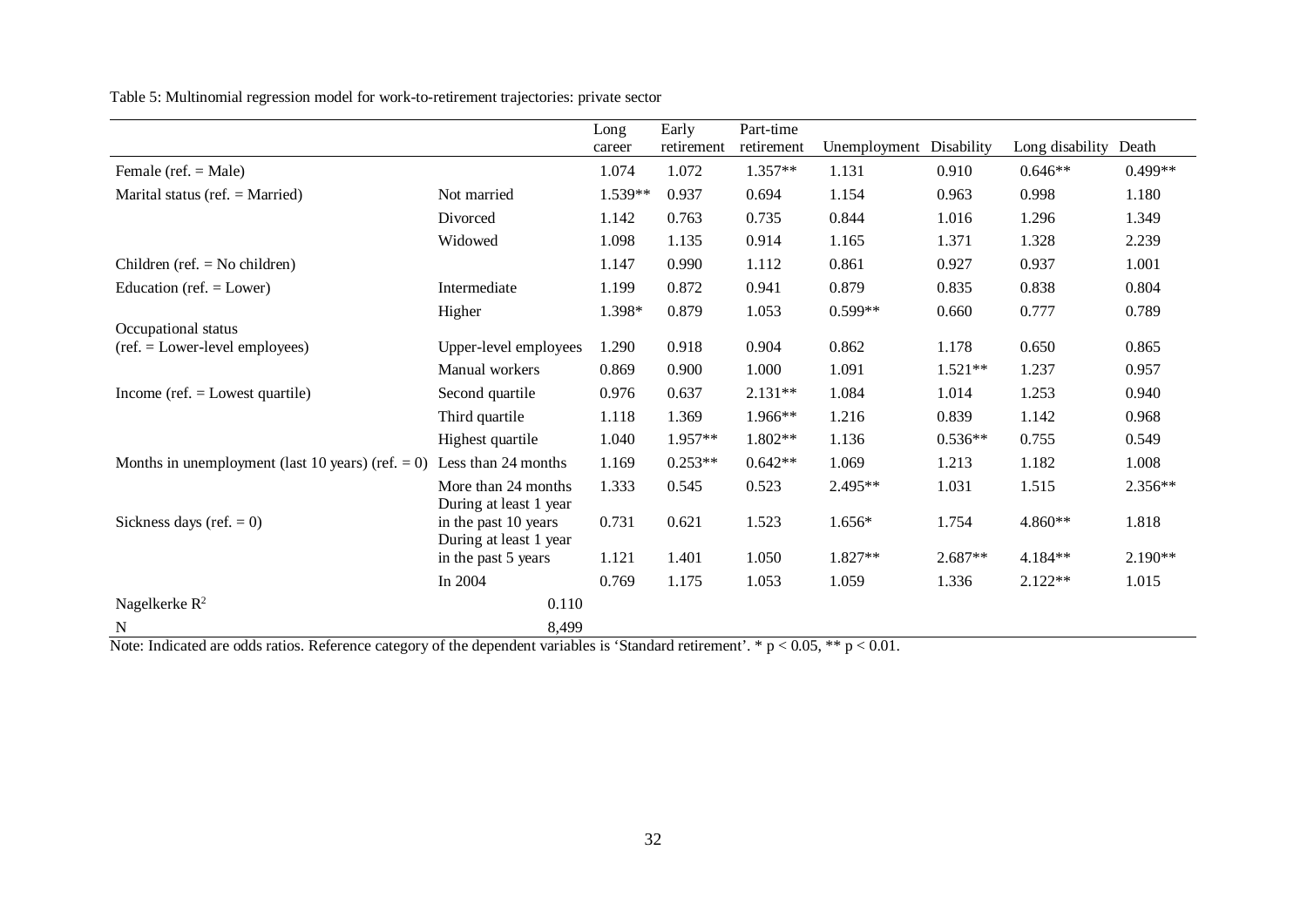Table 6: Multinomial regression model for work-to-retirement trajectories: public sector

|                                                      |                                                | Long      | Early      | Part-time  |              |            |                 |           |
|------------------------------------------------------|------------------------------------------------|-----------|------------|------------|--------------|------------|-----------------|-----------|
|                                                      |                                                | career    | retirement | retirement | Unemployment | Disability | Long disability | Death     |
| Female (ref. $=$ Male)                               |                                                | $0.728**$ | $0.570**$  | 1.042      | 0.705        | $1.611**$  | 1.231           | $0.419**$ |
| Marital status (ref. $=$ Married)                    | Not married                                    | 0.979     | 0.799      | $0.401**$  | 1.032        | 1.088      | 0.888           | 1.957     |
|                                                      | Divorced                                       | 1.703**   | 1.116      | 0.749      | 1.001        | 1.417*     | 1.017           | 1.071     |
|                                                      | Widowed                                        | 1.077     | 0.863      | $0.404**$  | $2.213*$     | 1.361      | 0.834           | 0.322     |
| Children (ref. $=$ No children)                      |                                                | 1.103     | 1.030      | 0.956      | 0.851        | 0.968      | $0.630*$        | 1.015     |
| Education (ref. $=$ Lower)                           | Intermediate                                   | 0.929     | $2.065**$  | 1.446*     | 0.861        | 0.842      | 0.804           | 0.848     |
|                                                      | Higher                                         | 2.018**   | $3.412**$  | 1.919*     | 0.783        | 0.700      | 0.594           | 0.875     |
| Occupational status                                  |                                                |           |            |            |              |            |                 |           |
| $(ref. = Lower-level employees)$                     | Upper-level employees                          | $0.716*$  | $0.458**$  | 0.763      | 1.007        | $0.601*$   | 0.747           | 0.574     |
|                                                      | Manual workers                                 | 1.026     | $0.524**$  | 1.188      | 1.139        | 1.593**    | $2.076**$       | 1.388     |
| Income (ref. $=$ Lowest quartile)                    | Second quartile                                | 1.261     | 1.139      | 1.016      | $0.541**$    | 1.015      | 0.710           | $0.474*$  |
|                                                      | Third quartile                                 | 1.321     | 1.921*     | 0.813      | $0.227**$    | 0.818      | 0.803           | 0.669     |
|                                                      | Highest quartile                               | $1.676**$ | $2.692**$  | 1.021      | $0.225**$    | 0.897      | 0.739           | 1.091     |
| Months in unemployment (last 10 years) (ref. $= 0$ ) | Less than 24 months                            | 1.768**   | $0.118**$  | 0.942      | $3.776**$    | 1.011      | 1.063           | 0.615     |
|                                                      | More than 24 months<br>During at least 1 year  | 1.407*    | $0.093**$  | $0.137**$  | $9.100**$    | $0.402**$  | $0.349**$       | 1.246     |
| Sickness days (ref. $= 0$ )                          | in the past 10 years<br>During at least 1 year | 0.632     | 1.305      | 1.405      | 1.516        | 3.359**    | 11.732**        | $2.764*$  |
|                                                      | in the past 5 years                            | 0.795     | 1.748**    | 1.183      | $1.855**$    | $3.172**$  | $6.143**$       | 1.827     |
|                                                      | In 2004                                        | 0.974     | 1.036      | 0.686      | 1.197        | $1.677*$   | $2.250**$       | 1.036     |
| Nagelkerke $R^2$                                     | 0.271                                          |           |            |            |              |            |                 |           |
| $\underline{\mathbf{N}}$                             | 5,887                                          |           |            |            |              |            |                 |           |